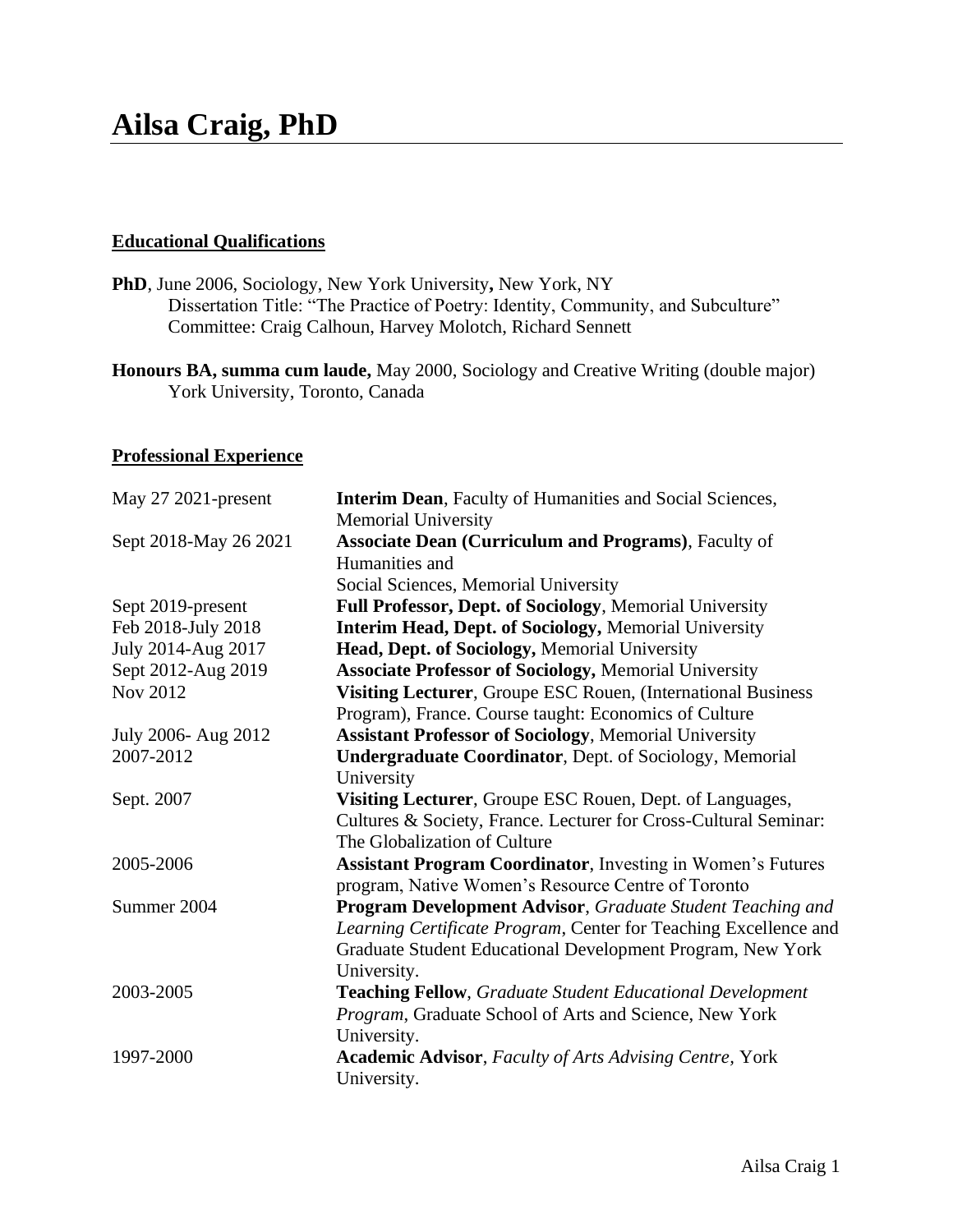## **Leadership and Service—University Level (Memorial University)**

- Collective Bargaining Team 2022
- KPI (Key Performance Indicator) "Transforming our Horizons" Performance Measurement Dashboard Working Group (2022-Present)
- Co-Chair (with Ashlee Cunsolo) Dean's Council EDI Working Group (2021-Present)
- Research Advisory Committee on Equity, Diversity, and Inclusion (Sept 2020-Present)
- Chair, Still Exploring Advisory Committee (2021-Present)
- Innovation Steering Committee (2021-Present)
- Highschool to University Transition Committee (2020-Present)
- Continuing Education Steering Committee (2020-Present)
- Co-operative Education Steering Committee (2018-Present)
- University Welcome Week Steering Committee (2018-Present)
- Host, Dean's Dialogue: Learning from Alumni with Jennifer Dodge, President of Spin Master Entertainment, HSS and Alumni Engagement, Memorial University <https://www.youtube.com/watch?v=1C87kAgzQ84> (March 2022)
- Host/Panelist Coastlines: Memorial University Book Club with Sonja Boon *What the Oceans Remember* <https://www.youtube.com/watch?v=oKXZCIdUsc4> (July 2021)
- Host/Panelist, Coastlines: Memorial University Book Club with Megan Gail Coles *Small Game Hunting at the Local Coward Gun Club* [https://www.youtube.com/watch?v=](https://www.youtube.com/watch?v=-ovUA8uu_xk) [ovUA8uu\\_xk](https://www.youtube.com/watch?v=-ovUA8uu_xk) (May 2021)
- Co-Chair (with Gavan Watson) Special Senate Committee on Evaluation of Courses and Teaching Effectiveness (Dec 2020-September 2021)
- EAB Review Committee (2020-2021)
- Degree Works Steering Committee (2020-2021)
- Chair, Provost's Undeclared and Still-Exploring Task Group (Summer 2020)
- Board Member, Bruneau Centre for Excellence in Choral Music (2020-2021)
- Planning Committee (Welcome and Transition) (2018-2021)
- Founding member of Non-degree student status development working group (Fall 2018-Fall 2020)
- Advisory Council, Centre for Innovation in Teaching & Learning (2019-2021)
- Selection Committee for the Memorial University Award for Self-Directed Learning (2017, 2019, 2020, 2021)
- Selection Committee for the 2018 President's Awards for Excellence in Teaching, Spring/Summer (2018)
- Author of requested educational materials on gender diversity for Associate Deans (Undergraduate) Network, Memorial University. Requested by Dr. Cecilia Reynolds, Deputy Provost (Students) (March 2018)
- Member, Senate Committee on Academic Appeals, Memorial University (January 2018- September 2018)
	- o Chair of committee Assessing Case 2017-18 #4 (January 2018-March 2018)
- Participant, Content Author Focus Group, Course Development Process Review, Centre for Innovation in Teaching and Learning (CITL), Memorial University (Fall 2017)
- Development Committee for Program to Support Graduate completion, SGS, Memorial University (Winter 2017)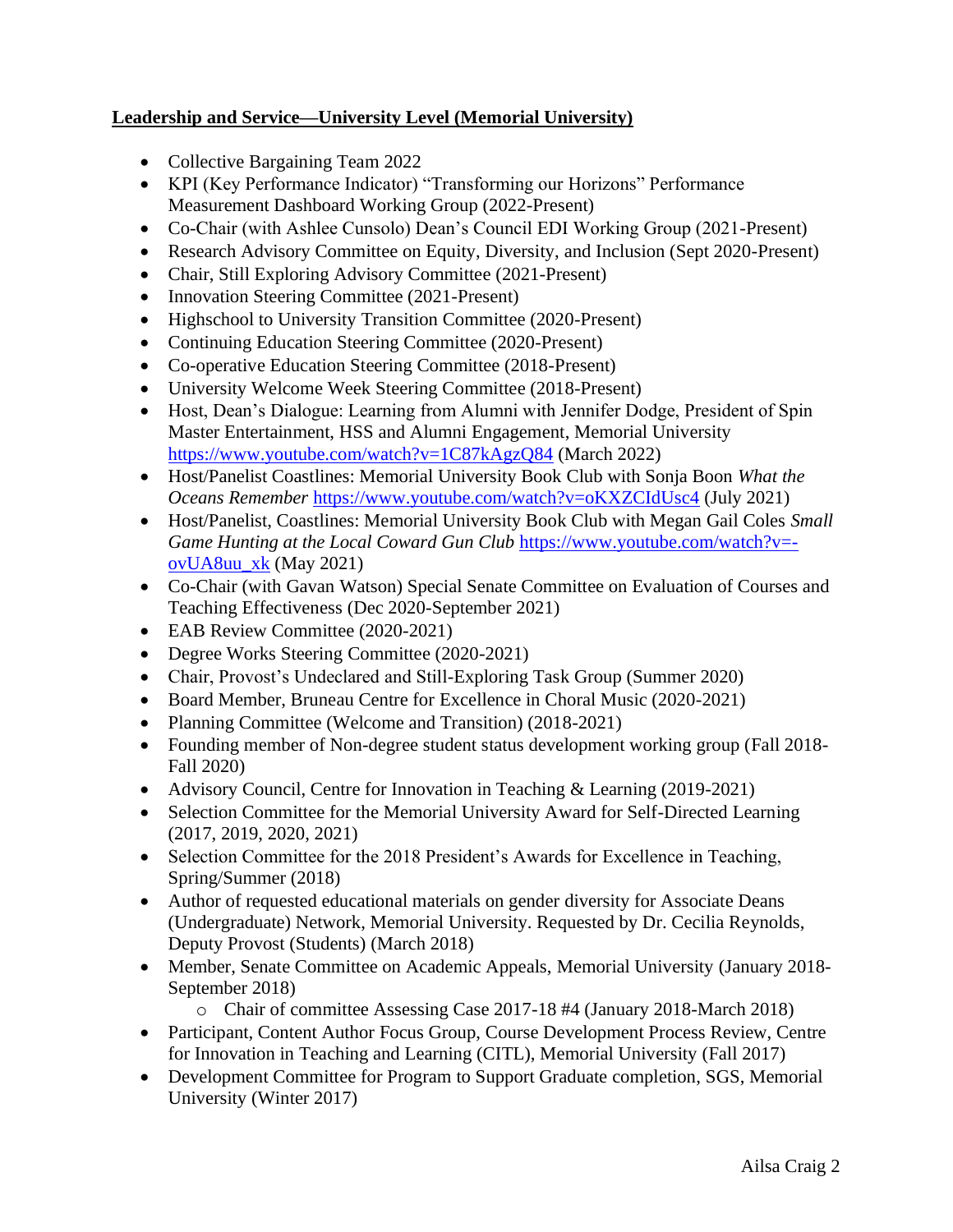- Proposer of a Program to Support Graduate Completion, submitted to SGS (Feb 2017)
- DIG-MUN (Disability Inclusion Group, Memorial University) (2015-2018)
- Health and Wellness Committee, Human Resources, Memorial University (2016-2017)
- Violence Prevention Working Group Committee, Leslie Harris Centre of Regional Policy and Development, Memorial University (2014-2015)
- Planning Committee Member, Transgender Health Training (accredited) Office of Professional Development, Faculty of Medicine, Memorial University (2013-2014)
- Provision of consultation on gender diversity inclusion to Tina Hickey, Human Resources, Memorial University (2012-2018, as needed)
- Lambda Scholarship Committee (2010)
- Senate Committee on Undergraduate Scholarships, Bursaries and Awards (2007-2013)
- Appeals committee for Senate Committee on Undergraduate Scholarships and Awards (2008-2013)

## **Leadership and Service—Faculty Level (Humanities and Social Sciences, Memorial University)**

- Co-Chair, HSS Anti-Racism Committee (2021-Present)
- Chair, Advisory Committee for Stephen Jarislowsky Chair in Cultural and Economic Transformation (2021-Present)
- ISER/Smallwood Foundation Executive Committee (2021-Present)
- Curriculum and Programs committee, Faculty of Humanities and Social Sciences, Memorial University (2018- 2021)
- Undergraduate Waivers and Appeals Committee (2018-2021)
- Graduate Committee Master of Employment Relations (2018-2021)
- Chair, Headship Review Committee: Dept. of Political Science, Spring/Summer (2018)
- FHSS Strategic Plan Academic Programming Advisory Committee (2018)
- FHSS Strategic Plan Equity Advisory Committee, (2018)
- Clause 3.25 Teaching Remission Committee for FHSS (2017)
- Associate Dean (Undergraduate) Review Advisory Committee (2015)
- Dean of Arts Awards Selection Committee (2015)
- Panelist for Faculty of Arts Undergraduate Welcome Event (2014)
- Chair, Jarislowsky Chair Search Committee (2013-2014)
- Volunteer Advisor, Memorial University High School Advising Program, Academic Advising Centre (2007; 2010)
- Jarislowsky Chair Search Committee, Member (2010)
- Faculty of Arts Undergraduate Studies Committee (CUGS) (2008-2012; 2013-2014)
- Women's Studies Council/Gender Studies Council (2007-2012; 2014-2018)
- Provided materials and consultation in preparation for workshop: "Reading for Meaning: Helping our Students Engage with Written Texts," presented by V. Ryan (April 7<sup>th</sup> 2008)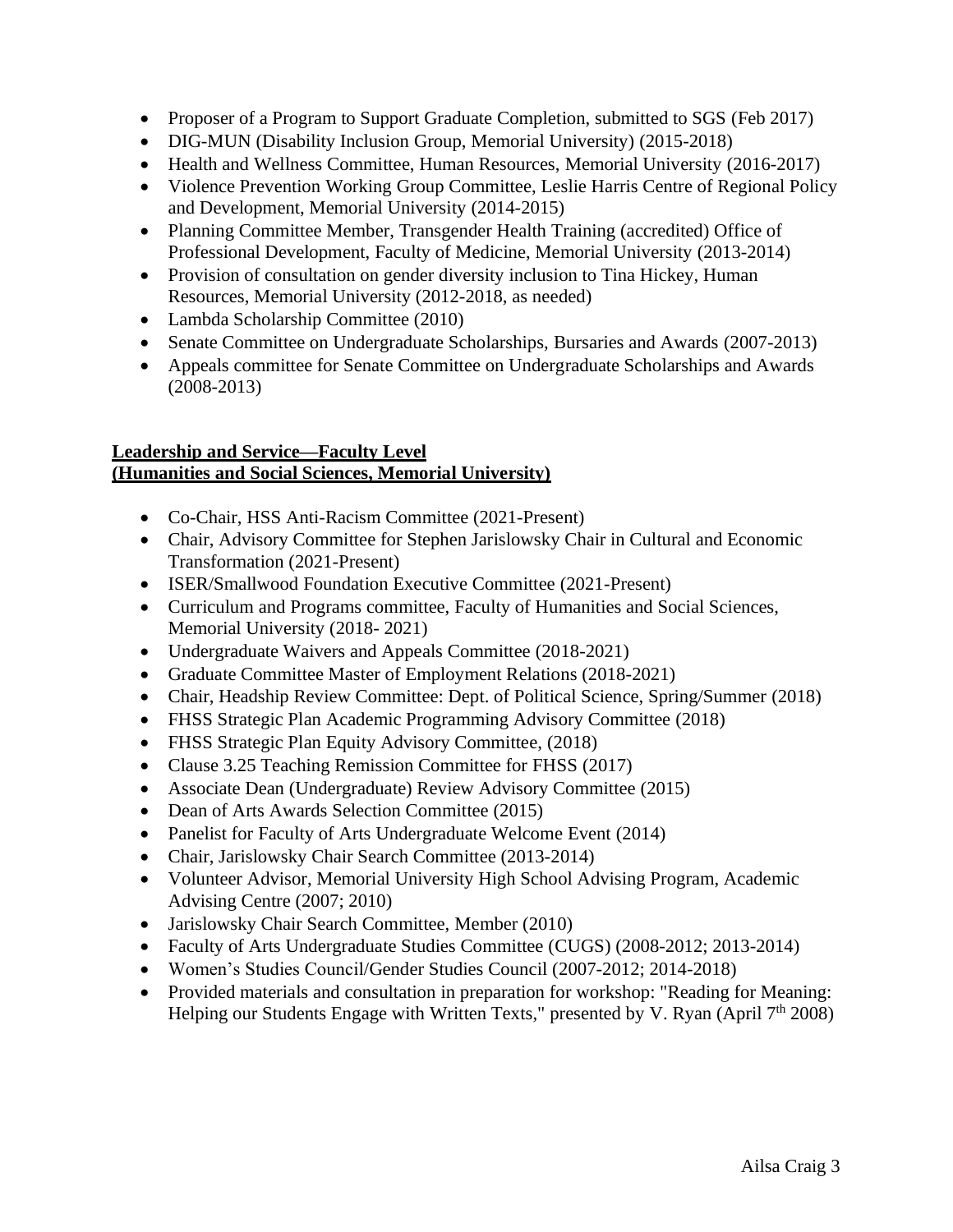## **Leadership and Service—Departmental Level (Sociology, Memorial University)**

- Presenter for Sociology and Police Studies at Summer Orientation for Academic Readiness (SOAR), Student Life, Memorial University, July 13 2018
- Faculty Search Committee, Dept. of Sociology, Memorial University 2013/14
- Facilitated bringing Dr. Kip Pegley of Queen's University for a public lecture sponsored by the Sociology Department and the Research Centre for Music, Media and Place. "The Work of Music at the Canadian War Museum" Oct. 16, 2014
- Departmental Representative for Library hiring of Sociology and Political Science Acquisitions Librarian Spring 2010
- Methods Curriculum Committee, 2010-2012
- Ad hoc Undergraduate Curriculum Committee 2010-2012
- Organizer for invited speaker Dr. Josipa Roksa (University of Virginia) Oct. 2009. 33 people in attendance. Title: "No Time for Learning: How student and faculty cultures limit cognitive growth."
- Organizer, 'Meet and Greet' for Sociology majors and Minors Spring 2009 and 2010
- Faculty Search Committee, Dept. of Sociology, Memorial University 2007/08
- Graduate Admissions Committee, Dept. of Sociology, Memorial University 2007
- Undergraduate Research Ethics Committee 2007, 2009/10
- Architecture Committee, Dept. of Sociology, Memorial University 2007
- Faculty Search Committee, Dept. of Sociology, Memorial University 2006/07
- Drafted proposal for an Enhanced Graduate Assistanceship for SOCI 3040; Oct 2007
- Department Representative and Interviewer, Employment Service of the ASA annual meetings (August 2006, with Dr. Karen Stanbridge; August 2007, with Dr. Stephen Riggins, and August 2009)

#### **Leadership, Service and Community Engagement—External to University**

- Invited Member of Premier's Roundtable on Gender Equity, (Premier Furey and Minister Dempster, Government of Newfoundland and Labrador) January 2021to present
- Co-Founder and Co-chair of the Board of Directors for Quadrangle: Newfoundland Labrador Sexual and Gender Diversity Community Centre, 2014 to present
- Board Member, Neighbourhood Dance Works, St. John's, NL. July 2017-August 2018 Secretary, Jan. 2018-August 2018
- Participant, Roundtable on Inclusion 2018: Work & Disability in Newfoundland and Labrador. Centre for Research on Work Disability Policy (CRWDP). The Provincial Learning Centre, St. John's, Newfoundland
- Consultant (from founding discussions onward) for *The Intergenerational LGBT Artist Residency*, Toronto, ON 2013-present [\(https://queerartistresidency.ca/team/\)](https://queerartistresidency.ca/team/)
- Co-organizer (with Jeannie Bail of QEII) of exhibition: *TranStories: Selections from the Transgender Archives, University of Victoria*, Queen Elizabeth II Library, Memorial University, Oct 5-Nov 9, 2016)
- Co-organizer with Jeannie Bail (QEII) and St. John's Storytelling Festival of "Tomboy Survival Guide" a reading by Ivan Coyote, Queen Elizabeth II Library, Memorial University, Oct 13, 2016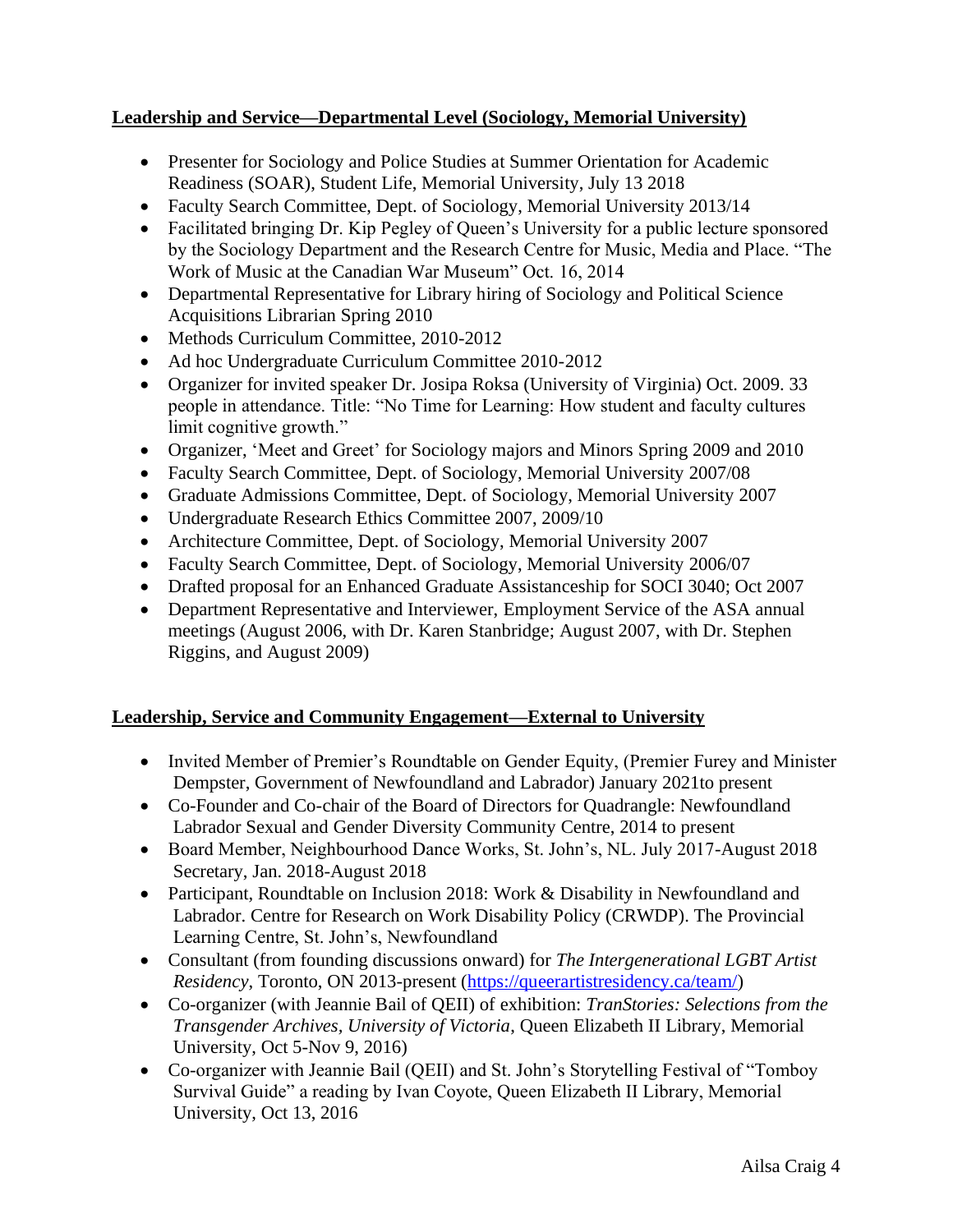- Organizer, "Neither/Nor: how to circumnavigate the gender binary in 7000 easy steps" Public talk by trans activist and story teller Ivan Coyote, Memorial University, Oct 13 2016
- Organizer and Facilitator *Trans Summit* hosted at Memorial University, province wide asset mapping workshop. Sept. 21 2016
- Consultant and Facilitator for Transitions "What's (so) good about Conception Bay North" Asset Mapping Community workshop. *Newfoundland and Labrador Association for Community Living*. Aug-Sept. 2016
- Lead Presenter, "Quadrangle: Sexual and Gender Diversity Centre for Newfoundland and Labrador" Presentation to Minister of Seniors, Wellness and Social Development, Clyde Jackman.
- Lead Presenter, "LGBTQ Community Centre, Follow-up Presentation" for MP Andrew Parsons, June 2015
- Co-Facilitator, "Trans-Inclusive Spaces" training workshop at Marguerite's Place, St. John's, NL April 2015
- Facilitator, "Last Days in Vietnam" film screening and Q&A, presented by Dept. and Sociology in collaboration with Avalon Woodturners Guild. April 28, 2015
- Member of Trans Needs Committee (founding member, rotating coordinator) 2011-2018
- Co-ordinator, Make it Better NL. (LGBTO outreach, mentorship, and awareness project) 2011-2012
- Workshop Facilitator for Routes to Roots, an arts-based initiative that brings together elderly immigrants and at-risk youth to explore connections between place and identity. Spring 2010.
- Consultant for Multicultural Sexual Health Program (administered through Planned Parenthood, St. John's) Summer, 2010.
- Member of MUN's team for the annual Run for the Cure fundraiser for Breast Cancer Research, September 2007.
- Provided consultation services to the Association of Cultural Industries of Newfoundland and Labrador regarding their draft on-line survey of NL artists, Fall 2007
- Public Workshop Coordinator/Leader for "Why Pride? A Workshop on Awareness, Challenges, and Queer Celebration" Sponsored by The Learning Co-op and the St. John's Pride Week Committee. July 2007
- Public workshop Coordinator/Leader for "Out and About: a workshop on homophobia and sexual diversity" Sponsored by the Outlive Homophobia Campaign. March 2007
- Organizing Committee, Outlive Homophobia Campaign. March 2007

# **Leadership and Service for the Discipline (Sociology)**

- Presider, Section on Sociology of Culture Refereed Roundtable Session: "Culture and Memory," 112<sup>th</sup> American Sociological Association Annual Meeting: "Culture, Inequalities, and Social Inclusion across the Globe" Montreal, PQ, Aug 13, 2017
- Advisory Editor, American Sociological Association Sociology of Culture Section Newsletter: Volume 27, Issues 1 & 2; Volume 28, Issues 1 & 2. 2015-2016
- Member, Conference Organizing Committee, 29th Annual Qualitative Analysis Conference, 2011–2012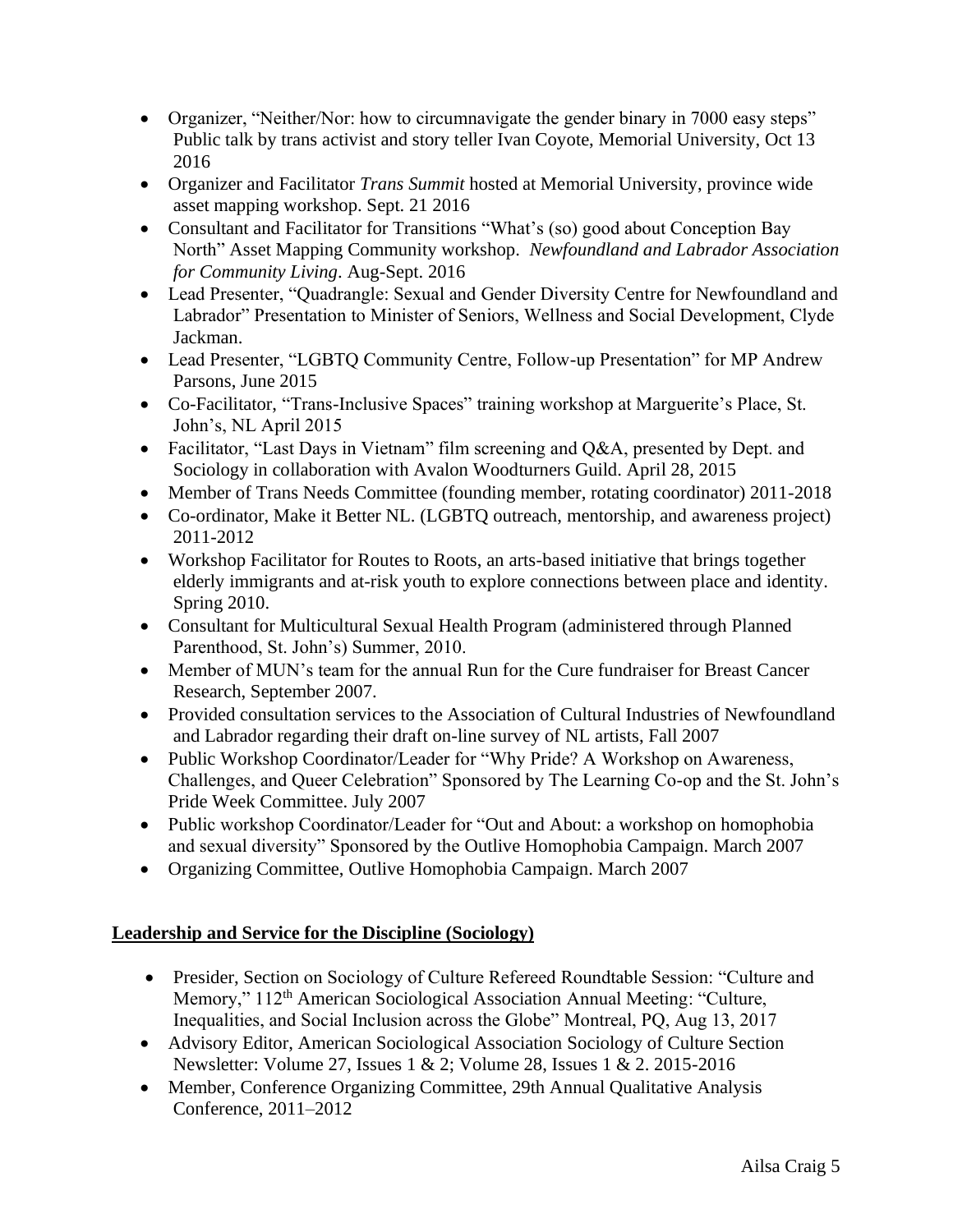- Co-organizer (with Dr. M. Aronczyk) "Cultures of Circulation" Workshop, NYLON Culture Group, Carleton University, Ottawa, Ontario. April 15-17, 2011
- Organizer and Chair for regular session on Cultures of Sexuality and Gender, CSA Annual Meeting, Concordia, Montreal. May 2010.
- Chair and Discussant for regular session on Encounters with Difference and Psychoanalytic Sociology of Emotions, CSA Annual Meeting, Concordia, Montreal. May 2010.
- Discussant for regular session on Gender and Sexuality: Practices, Discourses, Embodiments, CSA Annual Meeting, Concordia, Montreal. May 2010.
- Chair for 'Author meets Critics' session featuring Miriam Smith's Political Institutions and Lesbian and Gay Rights in the United States and Canada (Routledge, 2008) CSA Annual Meeting, Carleton University, Ottawa. May 2009.
- Discussant for session on Sociology of Culture, CSA Annual Meeting, Carleton University, Ottawa. May 2009.

## **Research and Publications**

#### **Book/Anthology**

1. **Craig, Ailsa**, Giwa, S. Ryan, A.J., Thompson, S. (Eds) (2021) *Acceptance: Stories at the Centre of Us*. St. John's, NL: Engen Books

## **Journal Articles**

- 1. Bail, Jeannie and **Craig, Ailsa** (2017) "The Alert Collector: Transgender Culture and Resources" *Reference & User Services Quarterly.* Vol. 56, issue 4, 249-254
- 2. [R] Ricciardelli, R., Grills, S. & **Craig, Ailsa**. (2016) "Discursive constructions and negotiations of sexuality in Canadian federal men's prisons" *Journal of Homosexuality*. Vol. 63, no. 12,1660-1684
- 3. Aronczyk, M., and **Craig, Ailsa**. (2012) "Editorial Introduction: Cultures of Circulation" *Poetics*, Vol. 40, no. 2, 93-100.
- 4. [R] **Craig, Ailsa**. (2011) "When a book is not a book: Objects as 'Participants' in Identity and Community Formation" *Journal of Material Culture,* Vol. 16, no. 1, 47-63
- 5. [R] **Craig, Ailsa** and Dubois, Sébastien. (2010) "Between Art and Money: the social space of public readings in contemporary poetry economies and careers" *Poetics* 38, 441- 460.
- 6. [R] **Craig, Ailsa**. (2007) "Sustainability, Reciprocity and the Shared Good(s) of Poetry" *Journal of Arts Management, Law, and Society*. Vol. 37, no. 3 (Fall 2007), 257– 269.

## **Book Chapters**

1. [R] **Craig, Ailsa** and Waxman, Tobaron (in progress, abstract accepted) "Building Sustainability through Shared Practice: a reflexive narrative exploration of the Intergenerational LGBT Artist Residency." In *Practicing the Social: Entanglements of Art and Justice*, eds. Carla Rice and Ingrid Mundel. Waterloo: Wilfred Laurier Press.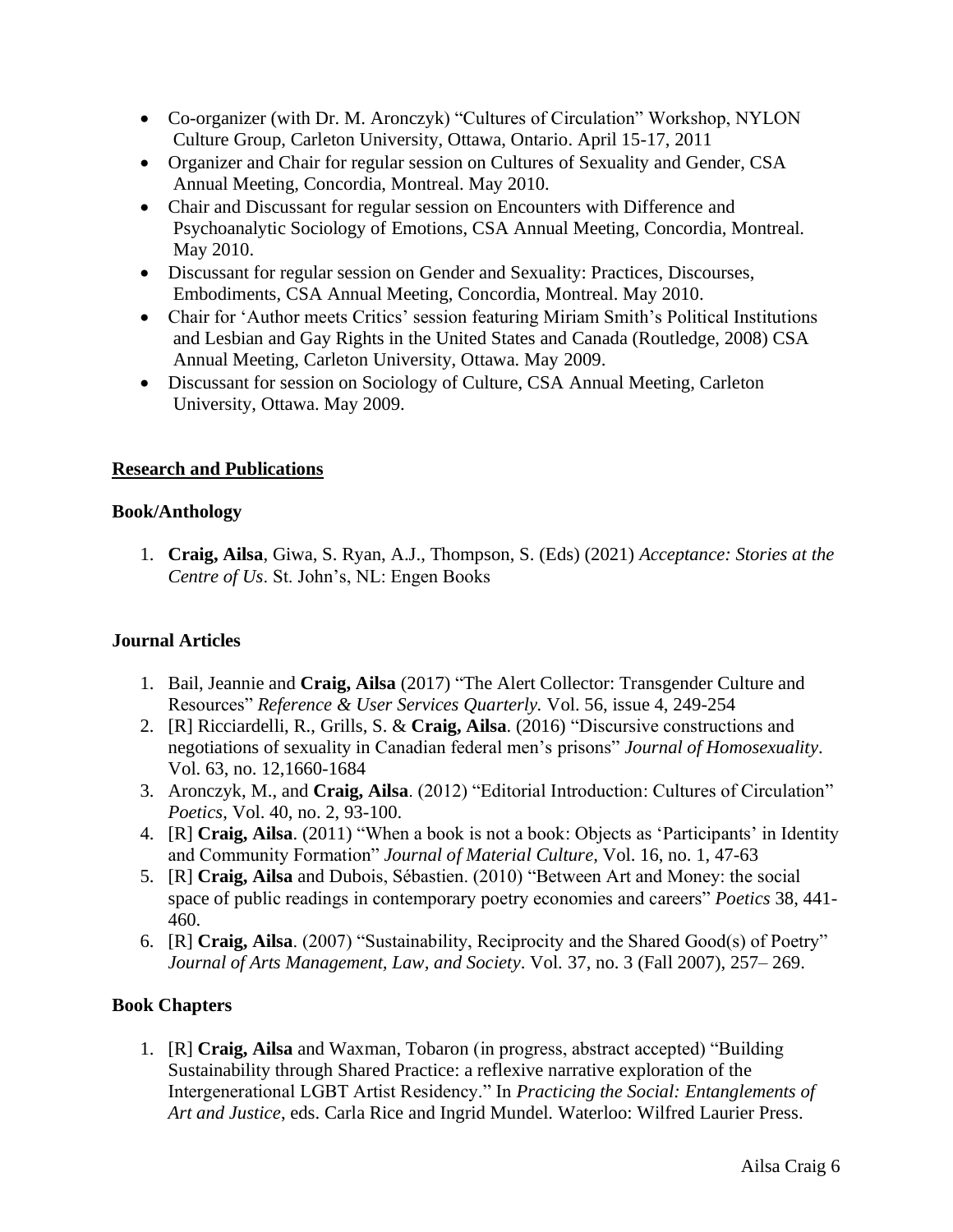- 2. **Craig, Ailsa** and Giwa, Sulaimon. (2021) "Introduction" in *Acceptance: Stories at the Centre of Us*, eds. A. Craig, S. Giwa, A.J. Ryan, S. Thompson. St. John's: Engen Books. 7-10
- 3. [R] **Craig, Ailsa**. (2017) " 'Following Up and Following Through' with Community Consultations." In *The Democracy Cookbook: Recipes to Renew Governance in Newfoundland and Labrador*, eds. Alex Marland and Lisa Moore. St. John's: ISER Books. 181-183
- 4. [R] **Craig, Ailsa**. (2015). "We've Got Beaver! Women as a National Resource in Canadian Beer Commercials." In *Reclaiming Canadian Bodies: visual media and representation,* edited by L. Mannik and K. McGarry. Waterloo: Wilfred Laurier University Press. 33-59
- 5. [R] Kenney, J. Scott and **Craig, Ailsa**. (2012)"Illegitimate Pain: Introducing a concept for future research" in *Emotions Matter*, edited by Dale Spencer,Kevin Walby and Alan Hunt. Toronto: University of Toronto Press. 86-101
- 6. [R] **Craig, Ailsa**. (2007) "Practicing Poetry: A Career Without a Job," in Craig Calhoun and Richard Sennett, eds., *Practicing Culture*. New York: Routledge. 35-56

#### **Conference Proceedings**

1. [R] **Craig, Ailsa**. (2017). "Collaborate, Conspire, Commune: Academy-based activism as mentorship in marginalized communities" *Proceedings of the Association of Atlantic Universities' 2016 Teaching Showcase*

#### **Community Reports**

1. Giwa, Sulaimon, **Craig, Ailsa,** Warren, Amanda Paige, Byrnes, Brittany. (May 2021) "LGBTQI2S+ Housing & Senior Care Final Report" A community-engaged research partnership between Gray Gays NL and Quadrangle NL.

#### **Academic Book Reviews**

1. **Craig, Ailsa**. (2007) Review of *Straightedge Youth: Complexity and Contradictions of a Subculture* by Robert T. Wood. Published online by the Canadian Sociological Association

<http://www.csaa.ca/CRSA/BookReview/Reviews/2007REVIEWS/200706WOOD.htm>

- 2. **Craig, Ailsa**. (2006) "Extending the Promise: Critical Reflexivity and Cross-cultural Theorization" Review of *The Ethnological Imagination: A Cross-Cultural Critique of Modernity* by F. Kurasawa, *Topia: Canadian Journal of Cultural Studies,* Number 15
- 3. **Craig, Ailsa**. (2006) Review of *In a Queer Country: Gay and Lesbian Studies in the Canadian Context* edited by Terry Goldie.*Canadian Review of Sociology and Anthropology,*
- 4. **Craig, Ailsa**. (2004) Review of *Sex and Borders: Gender, National Identity, and Prostitution Policy in Thailand* by Leslie Ann Jeffrey, *Contemporary Sociology: A Journal of Reviews,* Volume 33, Issue 6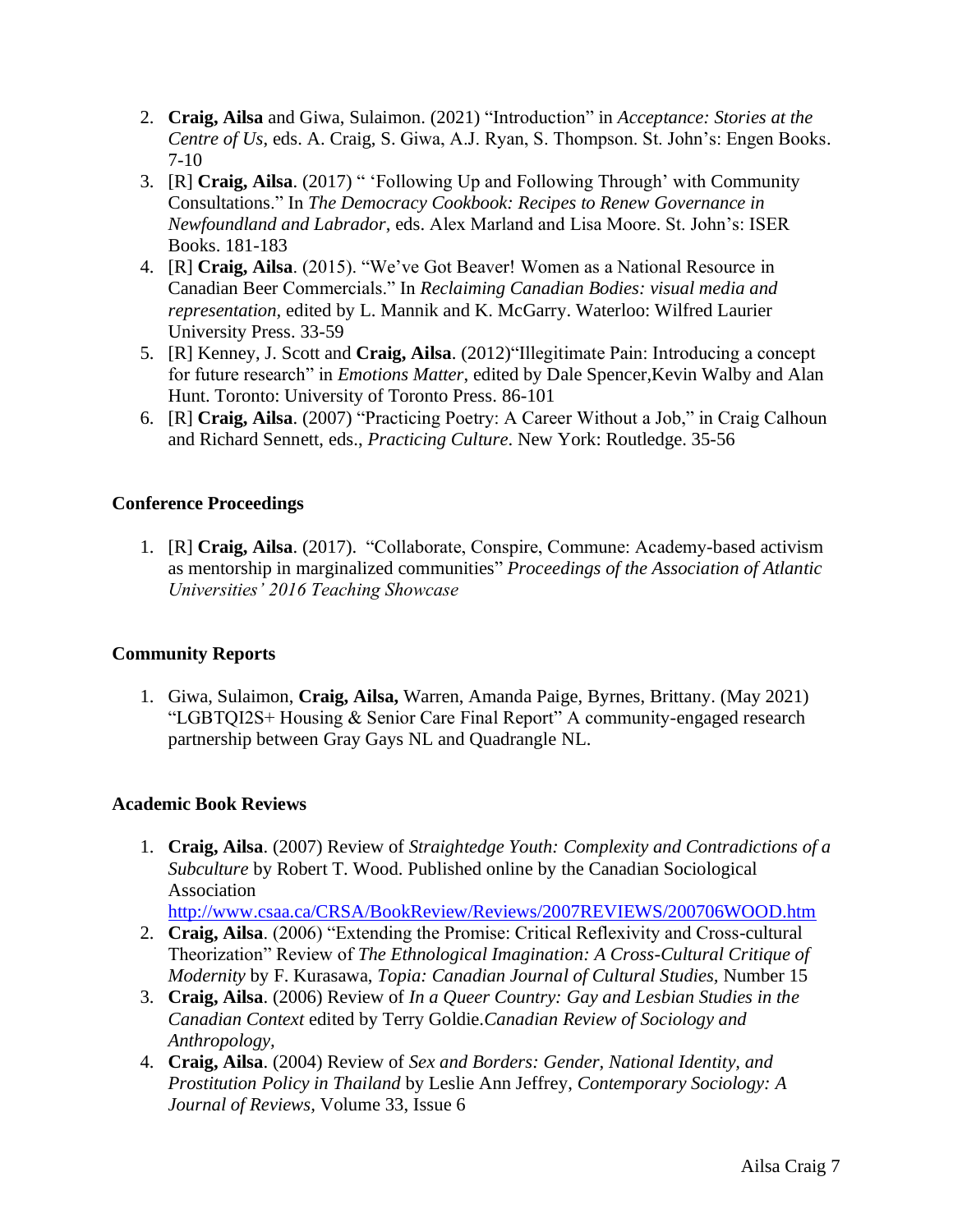- 5. **Craig, Ailsa**. (2004) Review of *Getting Specific: Postmodern Lesbian Politics* by Shane Phelan, *Archives of Sexual Behavior,* Volume 33, Number 4
- 6. **Craig, Ailsa**. (2004) Review of *Unpacking Queer Politics* by Sheila Jeffreys, *Contemporary Sociology: A Journal of Reviews,* Volume 33, Issue 4
- 7. **Craig, Ailsa**. (2003) Review of *My Dangerous Desires: a Queer Girl Dreaming Her Way Home* by Amber Hollibaugh, *Archives of Sexual Behavior,* Volume 32, Number 5
- 8. **Craig, Ailsa**. (2002) "Enigmatic Studies" Review of *In Your Face: 9 Sexual Studies* by Mandy Merck, *Sexuality & Culture*, Volume 6, Number 4

## **Other Publications**

- 1. Geary, J., Browne, J., Brushett, S., Campbell, V., **Craig, A**., Gough, R., Hickey, T., Pickett, S., Porter, J., Power, M., St. Croix, L., Temple, J., Todd, A., "Trans & Gender Diverse Students' Guide" Copyright 2020, Student Life, Memorial University, is made available under the terms of a [Creative Commons Attribution-NonCommercial-](https://creativecommons.org/licenses/by-nc-sa/4.0)ShareAlike [4.0 International License.](https://creativecommons.org/licenses/by-nc-sa/4.0)
- 2. **Craig, Ailsa** (Oct 19, 2017) republication of "Following up and Following Through with Community Consultations" from *The Democracy Cookbook: Recipes to Renew Governance in Newfoundland and Labrador*, edited by Alex Marland and Lisa Moore. St. John's: ISER Books. *The Telegram*, St. John's, NL [http://www.thetelegram.com/opinion/democracy-cookbook-following-up-and-following](http://www.thetelegram.com/opinion/democracy-cookbook-following-up-and-following-through-with-community-consultations-156496/)[through-with-community-consultations-156496/](http://www.thetelegram.com/opinion/democracy-cookbook-following-up-and-following-through-with-community-consultations-156496/)
- 3. **Craig, Ailsa** (June 16, 2016) "Op-Ed: Nothing can erase homophobia and racism from Orlando shootings", in *Gazette* Memorial University of Newfoundland <https://gazette.mun.ca/campus-and-community/op-ed-dr-ailsa-craig/>
- 4. **Craig, Ailsa** (2015) "Numbers only tell half the story" in *Newfoundland and Labrador's Vital Signs*, St. John's: Community Foundation of Newfoundland and Labrador and The Harris Centre, Memorial University
- 5. **Craig, Ailsa** (October 12, 2014) "605 Collective" Review Blog for *Festival of New Dance* <http://festivalofnewdance.ca/?p=1943>
- 6. **Craig, Ailsa** (July 2014) "Making Room for Everyone" in *St. John's Pride "I Am" 2014 Events Guide*, St. John's Pride.
- 7. Wolfe, Sarah and **Craig, Ailsa** (2010) "Mentoring, Gendered Work, and an Academic Career" Equity Matters, Fedcan blog, Canadian Federation for the Humanities and Social Sciences [http://blog.fedcan.ca/2010/03/18/mentoring-gendered-work-and-an-academic](http://blog.fedcan.ca/2010/03/18/mentoring-gendered-work-and-an-academic-career/)[career/](http://blog.fedcan.ca/2010/03/18/mentoring-gendered-work-and-an-academic-career/)
- 8. **Craig, Ailsa**. (2009) "Pink Hardhats and Transcription Tools: Research Collaboration through Community Involvement" *Sociology on the Rock* (Departmental Newsletter) Issue 4.http://www.mun.ca/soc/newsletter/issue4/rock-4-03.html
- 9. **Craig, Ailsa**. (2006) "Sociability and the Transliterative Practices of Occupational Subculture" Newsletter for the Sociology of Culture Section of the American Sociological Association, Vol. 20, Number 3 (Spring 2006) [www.ibiblio.org/culture/newsletter/cult203.pdf](http://www.ibiblio.org/culture/newsletter/cult203.pdf)
- 10. **Craig, Ailsa.** Ed (2004) "A.S.A.P: Poems for Sociologists" an anthology chapbook, print run of 75. Distributed at the 99th Annual Meeting of the American Sociological Association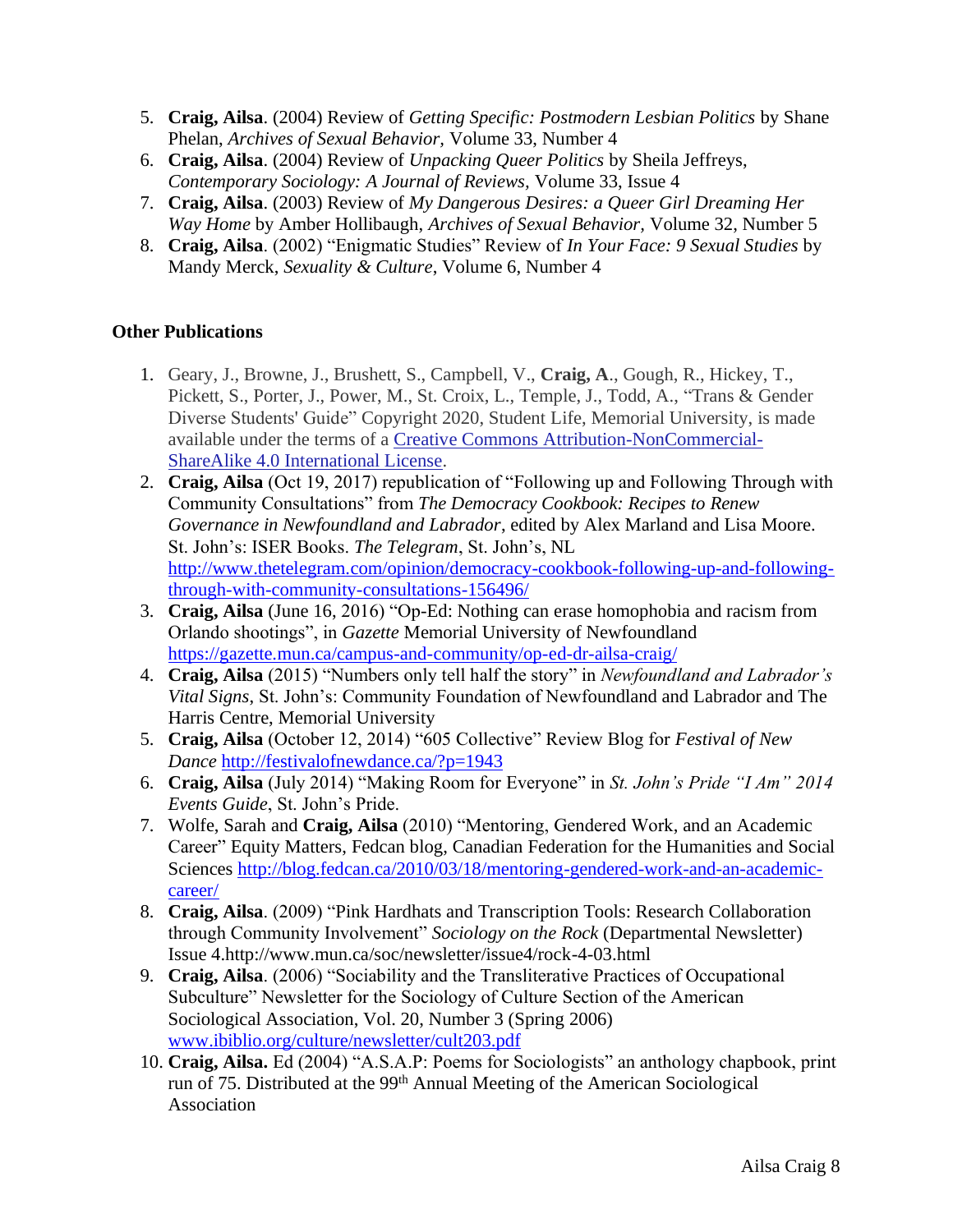11. **Craig, Ailsa** (1996) "Asters & Cigarettes" in *Queer View Mirror: Lesbian and Gay Short Short Fiction.* Eds. Johnstone, James C. and Tulchinsky, Karen X. Vancouver: Arsenal Pulp Press

#### **Academic Editorial Work**

- Book Review Editor, *Atlantis: Critical Studies in Gender, Culture, and Social Justice* December 2018-July 2019
- Editorial Board Member *Atlantis: Critical Studies in Gender, Culture, and Social Justice* June 2018-July 2019
- Peer Reviewer for textbook submitted to Pearson Canada, 2017
- Provided consultation for development of *Canadian Perspectives in Sexuality Studies: Identities, Experiences and the Context of Change* (2012) Ed. Diane Naugler, Toronto: Oxford University Press
- Guest editor (with Dr. M. Aronczyk) for Special Issue "Cultures of Circulation" *Poetics*, Vol. 40, no. 2 (2012) pp. 93-216.
- Peer Review for full book manuscript submitted to Routledge, May 2009
- Peer Review for book proposal submitted to Routledge, May 2008.
- Editorial Advisory Board, *The Brock Review* July 2007-2009
- Associate Editor, *Sociological Forum.* 2002-2006
- Proof reader, *Inventing the Needy: Gender and the Politics of Welfare in Hungary,* By Lynne Haney. University of California Press, 2002.
- Peer Reviewer for articles submitted to *Theory Culture and Society; Poetics; Asian Journal of Women's Studies; Canadian Journal of Sociology; The Brock Review; Journal of Borderland Studies; Canadian Review of American Studies; Social and Cultural Geography, Sociological Inquiry, Atlantis, American Behavioral Scientist*

#### **Grants and Funding Awarded**

| 2021 | Government of Canada's LGBTQ2 Community Capacity Fund. Awarded to                |
|------|----------------------------------------------------------------------------------|
|      | Quadrangle NL, a charitable organization I cofounded whose aim is build an       |
|      | LGBTQ2 Community Centre resources and supports for the province, and for         |
|      | which I am Co-chair of the Board of Directors. This award is not administered    |
|      | through or managed by Memorial. \$237,332                                        |
| 2013 | <b>US Department of State Federal Assistance Award.</b> Awarded for coordination |
|      | of professionally accredited Transgender Health Training for NL Healthcare       |
|      | professionals. Amount awarded: \$6,535                                           |
| 2012 | <b>SSHRC Conference Grant:</b> co-organizer/co-applicant with Dr. Liam Swiss     |
|      | (lead) "29th Annual Qualitative Analysis Conference" Amount awarded: \$34,953    |
| 2011 | <b>Fulbright Canada Community Leadership Program Grant.</b> Lead applicant       |
|      | for "Make it Better on the Rock," an outreach and education initiative           |
|      | for LGBTQ (Lesbian, Gay, Bisexual, Transgender and Queer) youth in               |
|      | Newfoundland and Labrador. Amount awarded: \$8,000                               |
|      |                                                                                  |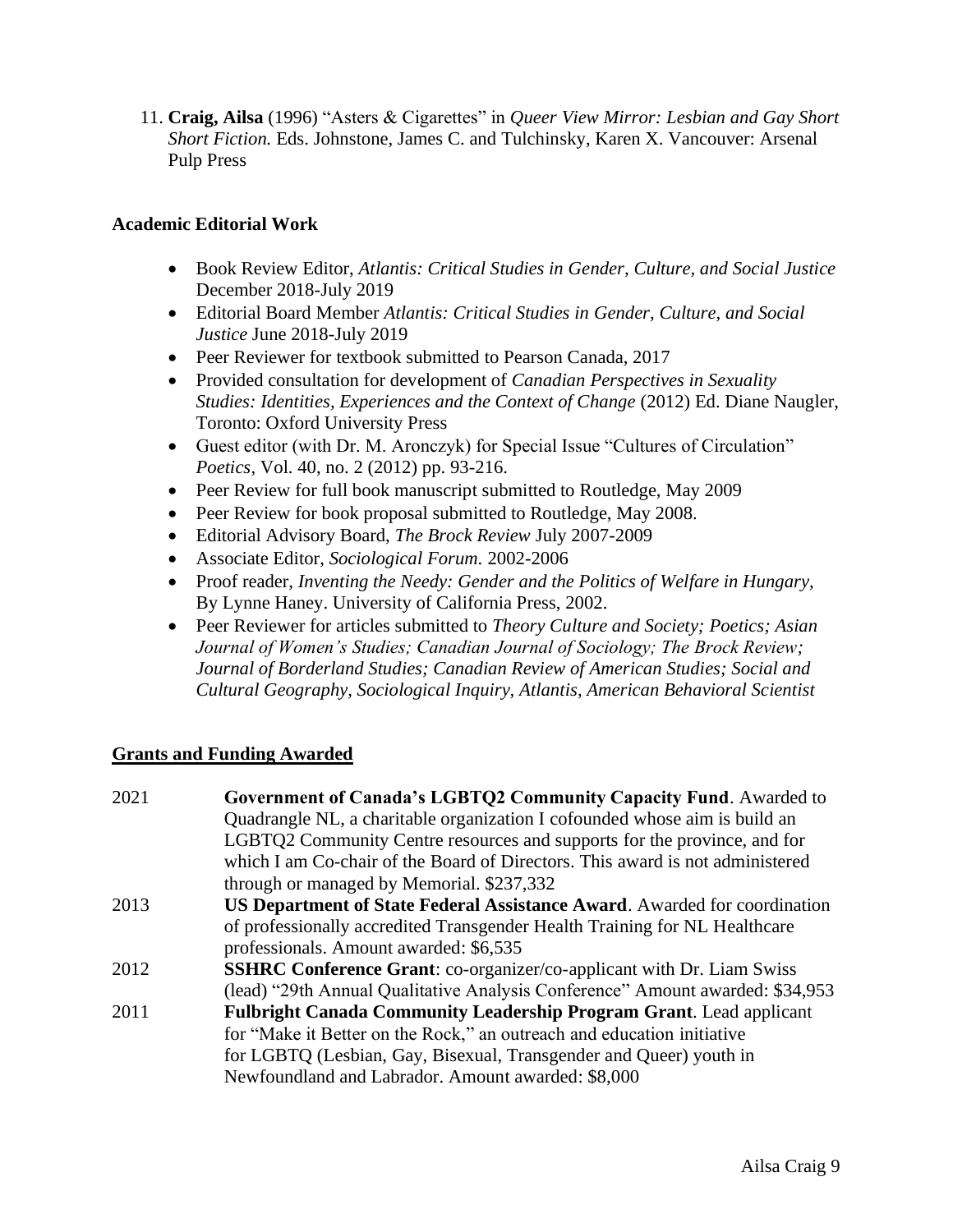2010 **SSHRC Workshop Grant**. Co-applicant with Dr. Melissa Aronczyk. Theme: Cultures of Circulation. Amount awarded: \$24,610 2010 **Event Support Grant, Institute for Public Knowledge, New York University**. Co-applicant with Dr. Melissa Aronczyk. Workshop on Cultures of Circulation. Amount awarded: \$3,000

#### **Research Grants: 4a- lacks of funds available from SSHRC**

2014-17 **SSHRC Partnership Development Grant**, "Creating 'best practice' for policing youth: Discovering, re-evaluating, re-shaping and reviving hope for youth desistance through changing relational dynamics between youth and police, a bottom-up and top- down process" Rosemary Ricciardelli P.I.; Michael Adorjan Co-I.; Eric Chui Co-I.; Ailsa Craig Co-I., Nicole Power, Co-I; Wayne Newell Collaborator.

#### **Internal Grants (Memorial University)**

- July 2018 **Memorial University Quickstart Fund for Public Engagement**. Project: participation for myself and community partner in *People, Place and Public Engagement* Conference. Amount awarded: \$1,100.
- May 2016 **Memorial University Quickstart Fund for Public Engagement**. Project: *Trans Summit*. Amount awarded: \$1,000.
- July 2006 **Faculty of Arts Start-up Research Account**. Amount awarded: \$10,000.

#### **Conference Papers and Presentations**

- 1. (2022) **"LGBTQI2S+ Housing and Senior Care in NL"** w/co-author Sulaimon Giwa. 2SLGBTQIA+ Senior Housing and Care: A Call to Action, Gay & Grey Montreal and engAGE: Concordia Centre for Research on Aging. Online. March 2022
- 2. (2022) **"A Taste of Queer Survival: Critical Reflections on the Intergenerational LGBT Artist Residency"** w/co-author, Tobaron Waxman. Practicing the Social: Entanglements of Art and Justice, University of Guelph, Revision: the centre for art and social justice. Online. January 22
- 3. (2019) **"The Gift Economy of Emotions: Theorizing the role of emotions in structural inequalities"** 2019 Conference of the European Society for the Study of Symbolic Interaction; University of Iceland, Reykjavik, Iceland. July 4
- 4. (2019) **"From where we stand: Transgender and non-binary student experiences at Memorial University"** Panel Co-organizer (with Amy Todd, Julie Temple-Newhook, and Tina Hickey). Memorial University 2019 Teaching and Learning Conference, Centre for Innovation in Teaching and Learning, Memorial University, St. John's, NL. May 2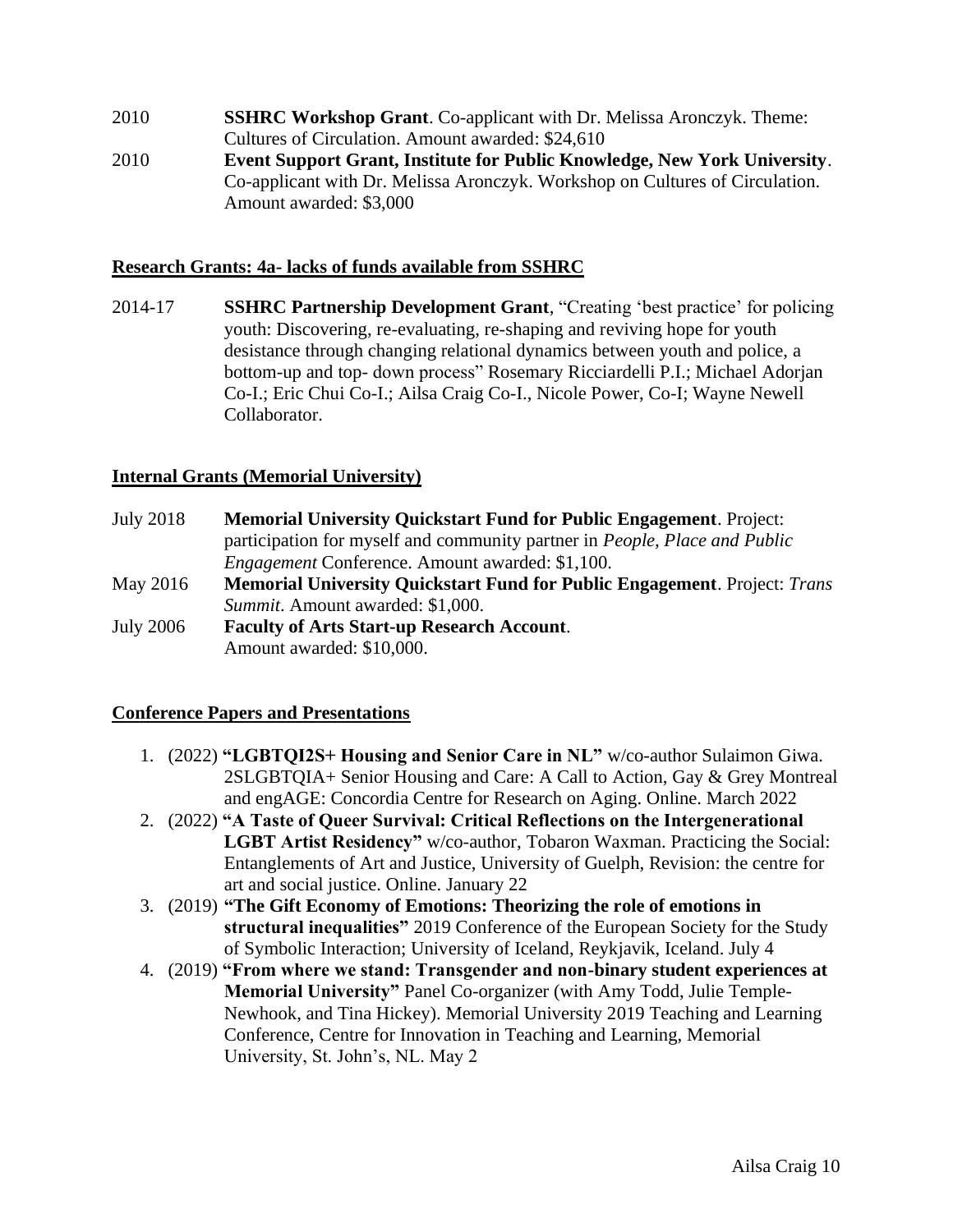- 5. (2018) **"Nothing about us without us" Engaging Communities in Course Design**  With Community Partner Kathy Hawkins (InclusionNL). People, Place, and Public Engagement Conference; Engagement in the Classroom, Curricular Design Carousel. Office of Public Engagement, Memorial University. St. Johns, NL October 25-27
- 6. (2018) **"Upside Down Design: Centering Community Knowledge in Course Development"** 2018 Atlantic Universities' Teaching Showcase: Engaging Learners through Experiential and High Impact Practices in Higher Education. Dalhousie University, Truro, NS. October 20
- 7. (2018) **"Chalk it up to Experience"** a 'Furious Five' presentation at 2018 Atlantic Universities' Teaching Showcase: Engaging Learners through Experiential and High Impact Practices in Higher Education. Dalhousie University, Truro, NS. October 20
- 8. (2018) **"Do you read me? Incorporating gender literacy into qualitative research practice"** Annual SSSI (Society for the Study of Symbolic Interaction) Couchstone Conference: Whose Side are we on? Power, Stigma, Transgression & Exclusion in Everyday Life. Lancaster University, UK. July 4-6
- 9. (2018) **"Transformation through 'Translation': combining rational and affective components of learning in assignment design"** 2018 Teaching and Learning Connection: Transformative Learning: Crossroads of Curriculum, Instruction and Teaching. Memorial University, St. John's, NL. April 27
- 10. (2018) **"Fostering Transformative Learning Experiences through the Use of Universal Design in Learning"** co-presented with J. Geary and G. Young. 2018 Teaching and Learning Connection: Transformative Learning: Crossroads of Curriculum, Instruction and Teaching. Memorial University, St. John's, NL. April 26
- 11. (2018) Panel member **"Universal Design in Action: a panel on universal design for learning"** Moderator: J. Geary. Other panellists: Jen D'Eon (student), Catherine Shortall (Blundon Centre), Gabrielle Young (Faculty of Education). 2018 Teaching and Learning Connection: Transformative Learning: Crossroads of Curriculum, Instruction & Teaching. Memorial University, St. John's, NL. April 26
- 12. (2017) **"Found in Translation: incorporating 'translation' exercises and assignments to increase learner engagement and comprehension"** 2017 Atlantic Universities Teaching Showcase: Small Teaching. Mount Saint Vincent University, Halifax, NS. Oct. 14
- 13. (2016) **"TranStories: Social Justice Work through Libraries and Archives"** coauthored with Jeannie Bail. 2016 LTAIG Conference: Achieving Diversity. St. John's, NL, Nov. 7
- 14. (2016) **"Collaborate, Conspire, Commune: Academy-Based Activism as Mentorship in Marginalized Communities"** 2016 Atlantic Universities Teaching Showcase: In Cahoots—building community to get it done. University of New Brunswick in St. John, NB. Oct. 15
- 15. (2016) **"Questioning the Centre of the Universe"** a 'Furious Five' presentation at 2016 Atlantic Universities' Teaching Showcase: In Cahoots—building community to get it Done. University of New Brunswick in St. John, NB Oct. 15, 2016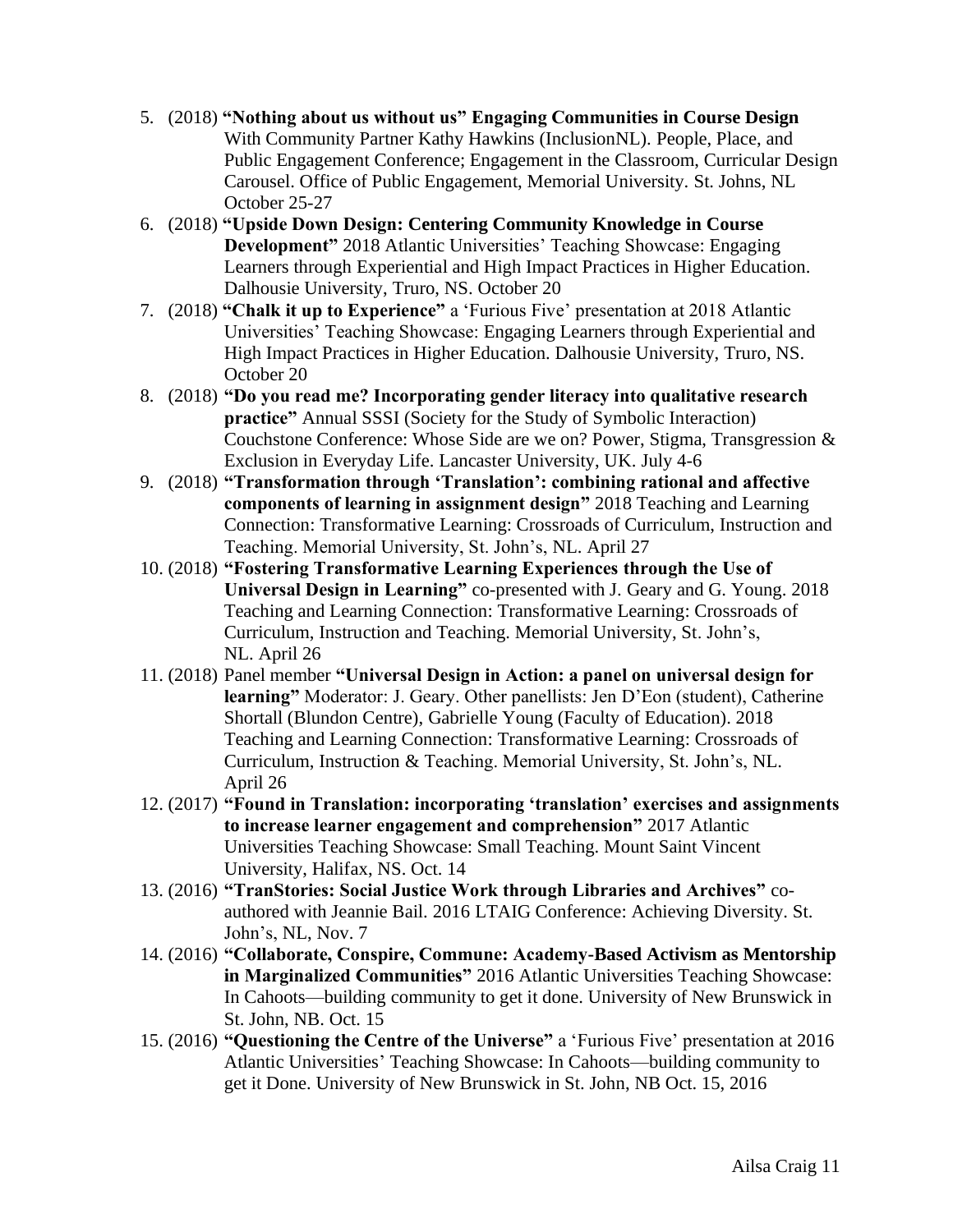- 16. (2014) **"Discursive Construction and Negotiations of Sexuality in Men's Prisons"** co-author, Dr. R. Ricciardelli. Canadian Sociological Association Annual Meeting at 2014 Congress. St. Catharines, ON
- 17. (2014) **"Performing Sexuality: The Canadian male prison experience"** co-author and presenter, Dr. R. Ricciardelli. Annual Meeting of Critical Perspectives: Criminology and Social Justice. Ottawa, ON
- 18. (2011) **"Circulating Self-Esteem: implications of a ubiquitous concept"** Cultures of Circulation Workshop, NYLON Culture Group, Carleton University, Ottawa, ON, April 15-17
- 19. (2011) **"But What Does it Look Like? Theorizing and Assessing 'Empowerment' in Qualitative Research"** The 28<sup>th</sup> Annual Qualitative Analysis Conference. Wilfred Laurier University, Brantford, ON
- 20. (2011) **"Aesthetics and Poetic Community"** Canadian Sociological Association Annual Meeting at 2011 Congress. Fredericton, NB.
- 21. (2011) **"A Crisis of Communication: Media, Representation and Fatness in Newfoundland and Labrador"** co-author and presenter, Dr. K. Bride, Canadian Women's Studies Association Annual Meeting at 2011 Congress. Fredericton, NB
- 22. (2010) **"Symbolic Capital, Self-esteem, and Women's Bodies"** Breaking the Mold, Breaking the Silence: A National Conference on Body Image. Mount Saint Vincent University, Halifax, NS, November 4-5<sup>th</sup>
- 23. (2010) **"Colour me Pink! Objects and the negotiation of gender on a construction**  site" co-author, Dr. N. Power. The 27<sup>th</sup> Annual Qualitative Analysis Conference. Wilfrid Laurier University, Brantford, ON.
- 24. (2010) **" 'I do, but why do I want to?': Theorizing the desire to marry"** co-author, T. Mercer (MA student). Canadian Sociological Association Annual Meeting at 2010 Congress. Concordia, Montreal, PQ.
- 25. (2009) **"Seeking Self-Esteem: women and girls' self-esteem and social determinants of health"** New Directions in Health Research: Sex and Gender. Newfoundland and Labrador Centre for Applied Health Research, St. John's, NL
- 26. (2009) **"Talent and the Dangers of Appreciation: Gendered Relations and Poetic Achievement"**American Sociological Association Annual Meeting. San Francisco, California, USA.
- 27. (2009) **"The Cultural Veil of Self-Esteem"** Canadian Sociological Association Annual Meeting at 2009 Congress. Carleton, Ottawa, ON.
- 28. (2009) **"Roots of A Necessary Imagination: Durkheim, Weber and Sociological Writing"** Canadian Sociological Association Annual Meeting at 2009 Congress. Carleton, Ottawa, ON.
- 29. (2009) **"Reading Back": How identity claims help poets live with failure and strive for Success"** Symbolic Interaction and Ethnographic Research:  $26<sup>th</sup>$  Annual Qualitative Analysis Conference, University of Waterloo, ON.
- 30. (2009) **"Illegitimate Pain: Introducing a concept and a research agenda"** Emotions Matter Workshop. Carleton University, Ottawa, ON.
- 31. (2008) **"Creating Commitment: Lessons from Contemporary Poets"** Arts, Culture, and the Public Sphere, European Sociological Association, 5<sup>th</sup> Sociology of the Arts Research Network in cooperation with ESA Sociology of Culture Research Network and EPOCA – Centre of Economics and Advanced Cultural Policy Research – IUAV University. Venice, Italy.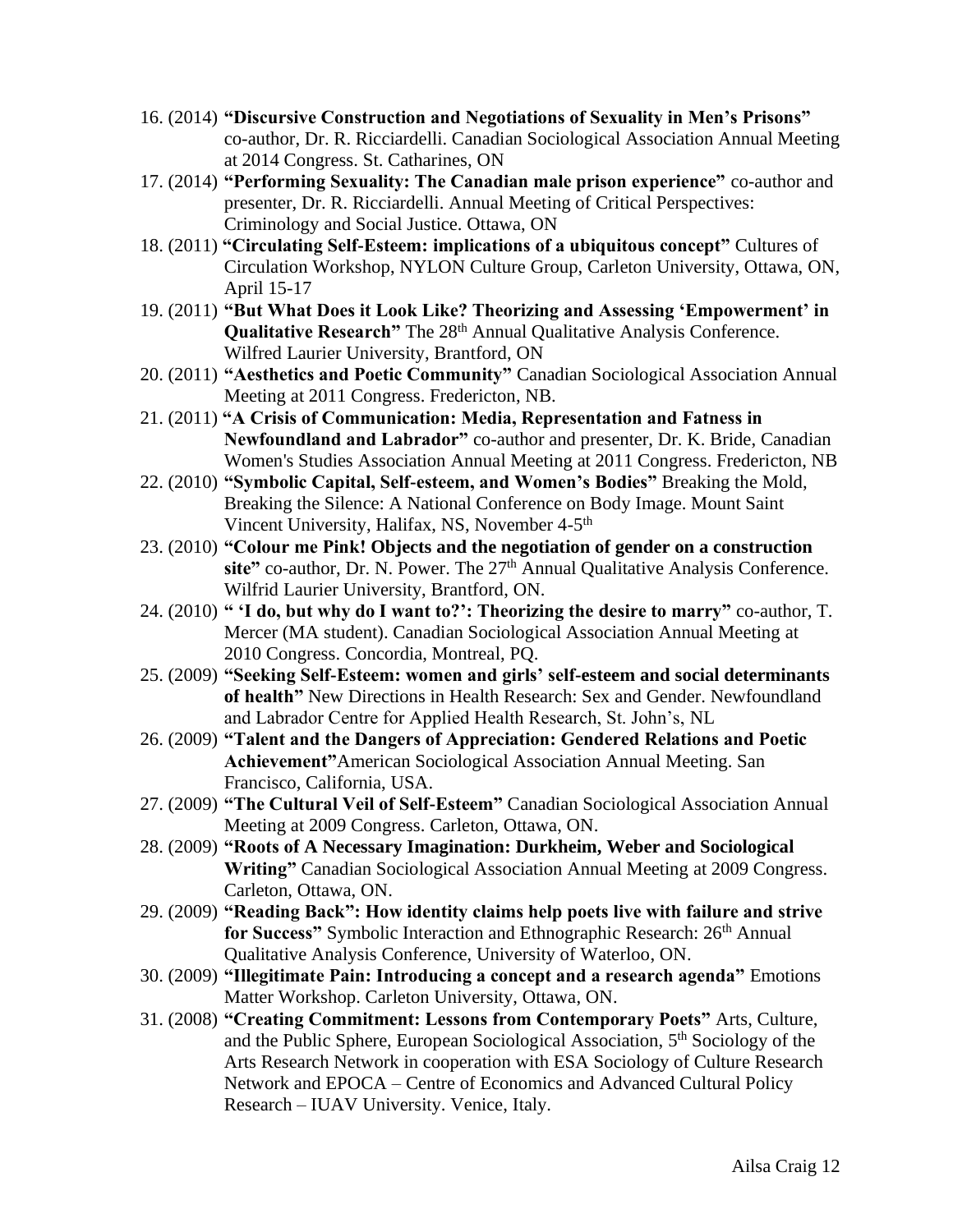- 32. (2008) "**The Role of Aesthetics in Transnational Poetic Subculture"** Mediating the Aesthetic, Memorial University of Newfoundland, St. John's, NL
- 33. (2008) **"Between Art and Money: The role of public readings in contemporary poetry economies and careers"** (sole presenter, co-authored with S. Dubois) American Sociological Association Annual Meeting. Boston, MA, USA
- 34. (2007) **"Propinquity and Happenstance in Poetry Communities and Careers,"** American Sociological Association Annual Meeting. New York, NY, USA
- 35. (2007) **"Illegitimate Pain: Introducing a Concept and a Research Agenda,"** with J. Scott Kenney. 24<sup>th</sup> Annual Qualitative Analysis Conference. Fredericton, NB
- 36. (2007) "**The Gift of Balance: Reciprocity and the Shared Good(s) of Poetry,"** Conference of the European Sociological Association Research Network for the Sociology of the Arts. Luneburg and Hamburg, Germany.
- 37. (2006) **"What is a Poet? On (not) Being a Profession"** American Sociological Association Annual Meeting. Montreal, PQ
- 38. (2005) **"***Illusio***, Academia and Fields of Poetry Production: Toronto and New York"** American Sociological Association Annual Meeting. Philadelphia, PA, USA
- 39. (2004) **" 'Making it there' and 'Keeping it Clean': Understanding Poets in New York and Toronto,"** European Sociological Association Research Network for the Sociology of the Arts. Rotterdam, The Netherlands
- 40. (2004) **"When a Book is Not a Book: Chapbooks in Contemporary Poetry Communities,"** American Sociological Association Annual Meeting. San Francisco, CA, USA
- 41. (2003) **"Poets' Identities and Creative Contexts: New York,"** Joint Interim Meeting of the Sociology of Art Research Network of the ESA and Sociology of Art Research Committee of the International Sociological Association. Paris, France.
- 42. (2003) **"Poets' Identities and Creative Contexts,"** Intelligent Machines: Sociology Conference. Buffalo State University. Buffalo, NY.
- 43. (2003) **"Exploring Poets: a proposal"** The Twelfth Annual Graduate Student Conference. New York University, New York, NY.
- 44. (2002) **"Poetic Negotiations: Charles Baudelaire, Frank O'Hara and the City."** Social Theory and Practice Graduate Conference: New York/LSE. London School of Economics. London, England.

## **Presentations and Workshops**

1. Jan 2021 **Facilitator and Co-organizer,** "Exploring Access: A Community guided Conversation" (with Jude Benoit, Paul Power, Lue Bonia, Linda Brown, A Powell and Gary Hall) Quadrangle Community Centre, St. John's, NL (online event) 2. Nov 2020 **Co-Presenter (with Charlie Murphy)**, "Holding Space and Building Place: Reflections on Building a 2SLGBTQIA+ Community Centre for Newfoundland and Labrador" Research Exchange Group on Gender,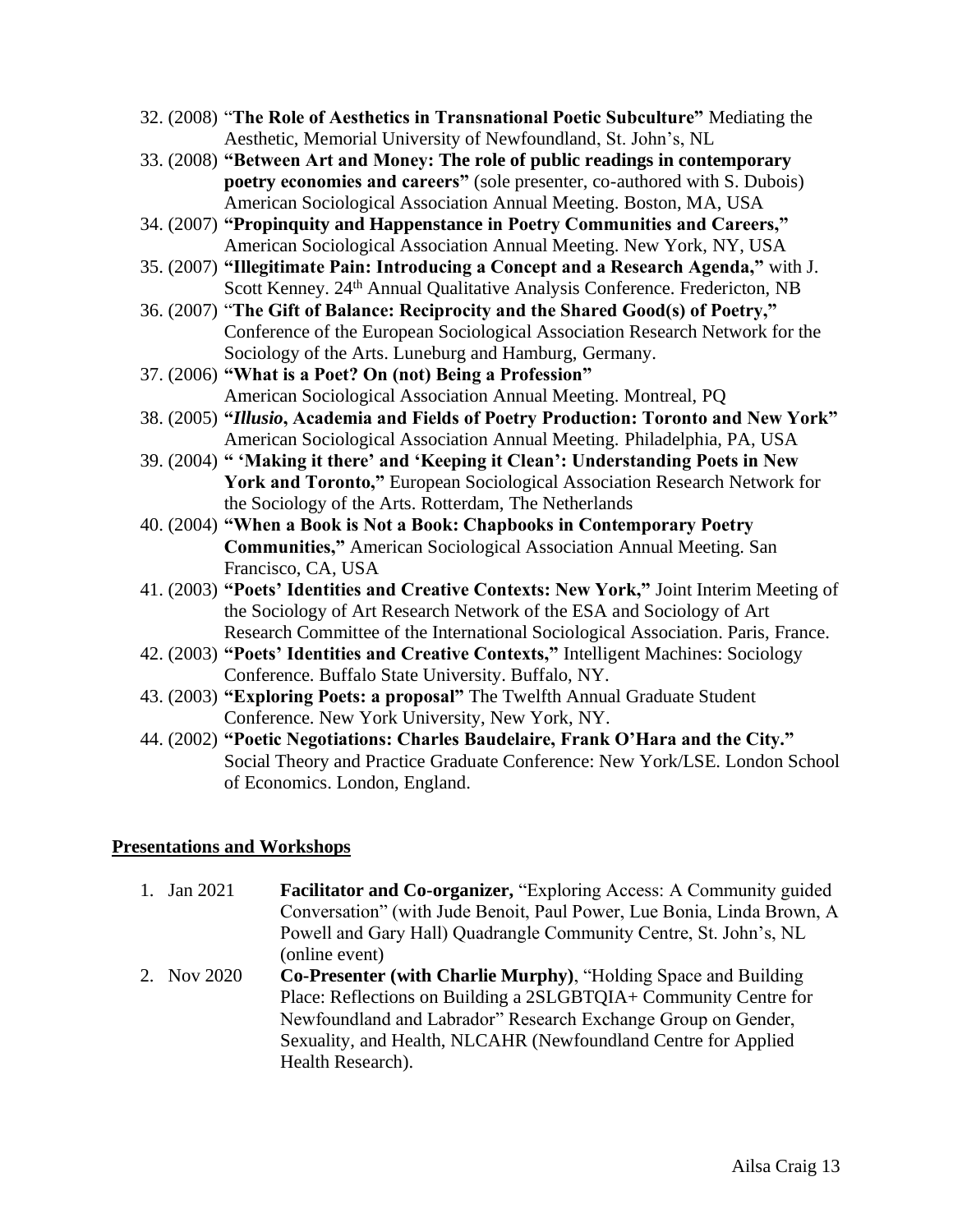| 3. Nov 2020     | Facilitator and Co-organizer, "Remembrance as an Act of Creativity and                                                                             |
|-----------------|----------------------------------------------------------------------------------------------------------------------------------------------------|
|                 | Care: A Community Guided Conversation" for TDOR [Trans Day of                                                                                      |
|                 | Remembrance] Quadrangle NL, Trans Support NL, MUNSU, First Light.                                                                                  |
|                 | St. John's, NL (online event)                                                                                                                      |
| 4. June 2019    | Panelist and Co-organizer, "LGBTQ+ Community through the Arts and                                                                                  |
|                 | Choral Music: A Panel Discussion" St. John's Gay Men's Chorus and                                                                                  |
|                 | MMaP Research Centre, Memorial University, Suncor Energy Hall, St.<br>John's, NL. June 20                                                          |
| 5. May 2019     | Presenter, Welcome to My Classroom: "Practicing Pronouns: Teaching to                                                                              |
|                 | create unplanned, unprogrammed, non-predetermined space for student                                                                                |
|                 | involvement"                                                                                                                                       |
| 6. Feb 2019     | Presenter, "Watching out for Dykes (on Broadway)" MMaP 2018-2019                                                                                   |
|                 | Music and Culture Lecture Series. Memorial University, Arts and Culture                                                                            |
|                 | Centre, St. John's, NL. Feb 28.                                                                                                                    |
| 7. July 2018    | Presenter, "Troubling curiosity and examining silence: Building inclusive                                                                          |
|                 | community in everyday interactions" Culture of Care Conference, Office                                                                             |
|                 | of Student Life, Memorial University. July 17.                                                                                                     |
| 8. July 2018    | Moderator (with Adele Power) "Reflection Session" Culture of Care                                                                                  |
|                 | Conference, Office of Student Life, Memorial University. July 17.                                                                                  |
| 9. May 2018     | Panelist, "Genders and Sexualities" Opera on the Avalon Symposium                                                                                  |
|                 | Series, 2 <sup>nd</sup> Annual 'Ramblings at the Rocket' (with Dr. V. Hallett, Dane                                                                |
|                 | Woodland, Daze Jefferies, and Facilitator, Gemma Hickey). St. John's,                                                                              |
|                 | May 28.                                                                                                                                            |
| 10. April 2018  | Presenter/Facilitator, "Gender Diversity Awareness: Language and<br>Inclusivity" Society of Rural Physicians of Canada 26th Annual Rural and       |
|                 | Remote Medicine Course: The Art and Soul of Rural Medicine, St. John's                                                                             |
|                 | Conference Centre, April 13.                                                                                                                       |
| 11. Feb 2018    | Presenter, Memorial Student Leadership Conference: Unlock your                                                                                     |
|                 | Superpowers. Title: "Power of the Pact" Memorial University, Feb 3.                                                                                |
| 12. Jan 2018    | Presenter/Panelist "Silenced Voices Speak: A Panel Discussion"                                                                                     |
|                 | Title: "Building a Language in Order to Speak" Moderator: Dr. K.                                                                                   |
|                 | Stanbridge. Other Panelists: Dr. S. Snizek (University of Victoria), Dr. S.                                                                        |
|                 | Boon (Gender Studies, Memorial), Dr. P. Dold (Religious Studies,                                                                                   |
|                 | Memorial), Dr. S. Gordon (Folklore, Memorial). Suncor Energy Hall,                                                                                 |
|                 | Memorial University, January 13                                                                                                                    |
| 13. March 2017  | Guest Lecturer, Gender Studies 4000, Dr. K. Side, Instructor                                                                                       |
| 14. Sept 2017   | <b>Presenter, "The continuing importance of Pride Day" Port Au Basques</b>                                                                         |
|                 | Pride Week Workshop (distance delivery).                                                                                                           |
| 15. Dec 2017    | Presenter/Facilitator, "Gender Diversity Awareness: Language and                                                                                   |
|                 | Inclusivity" Faculty of Education Staff Professional Development Seminar                                                                           |
| 16. August 2017 | Facilitator/Lunch-Time discussion leader: "Building syllabi that leave<br>time for research" ASA Pre-conference in teaching and learning. Montreal |
| 17. March 2016  | <b>Presenter</b> "Activism and Academia: Sociologists on using scholarly work                                                                      |
|                 | for social change" Organized by Memorial University Sociology Society,                                                                             |
|                 | Memorial University.                                                                                                                               |
| 18. Feb 2016    | Presenter/Facilitator, Diversity and Inclusion Dialogue Series, Human                                                                              |
|                 | Resources, Memorial University. Title: "Gender Diversity Awareness"                                                                                |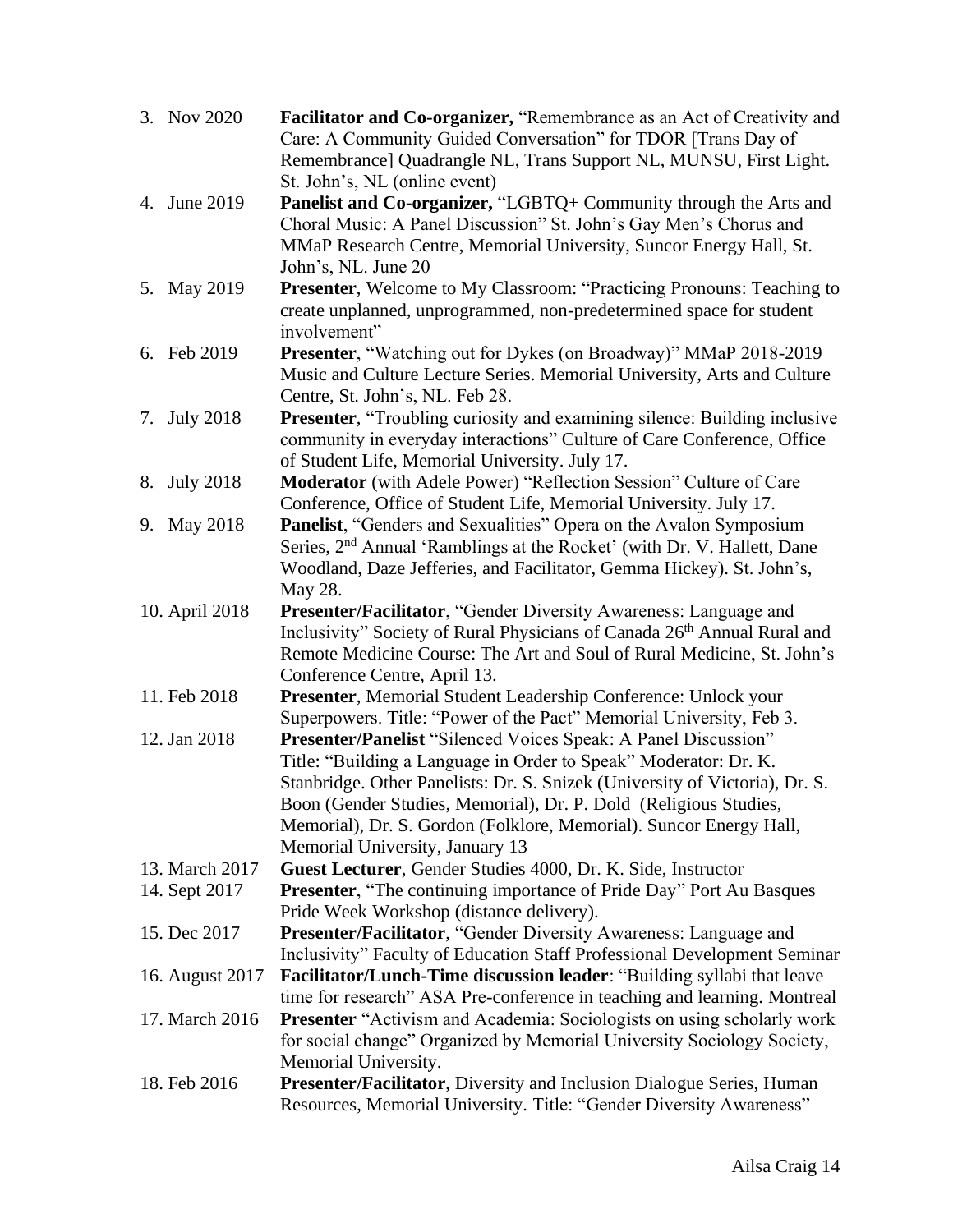| 19. Feb 2015     | Co-presenter and co-organizer, "Consensus-Based Decision Making" a<br>workshop for the Women's Resource Centre, Memorial University                                                                                             |
|------------------|---------------------------------------------------------------------------------------------------------------------------------------------------------------------------------------------------------------------------------|
| 20. March 2014   | <b>Interviewer</b> , Q&A Session with Rae Spoon following screening of "My<br>Prairie Home" St. John's International Women's Film Festival. March 8                                                                             |
| 21. March 2014   | Presenter, "Trans 101: Navigating Terminology" a session for<br>Transgender Health Training, Office of Professional Development,                                                                                                |
|                  | Faculty of Medicine, Memorial University                                                                                                                                                                                        |
| 22. Feb 2014     | Guest Lecturer, Master of Philosophy in Humanities Program, Memorial<br>University. Title: "Writers' Responsibility"                                                                                                            |
| 23. May 2013     | Presenter, Anti-Oppression Workshop for Canadian University Queer<br>Services Conference, Memorial University.                                                                                                                  |
| 24. May 2012     | Presenter, 2012 Joining Together: Taking Action Against Child Abuse.<br>Canadian Society for the Investigation of Child Abuse. May 6-9, 2012.<br>Carriage House Inn, Calgary, AB                                                |
| 25. Dec 2011     | MC for 2011 Dec 6 <sup>th</sup> Memorial Service, Faculty of Engineering,<br><b>Memorial University</b>                                                                                                                         |
| 26. Oct 26 2011  | Presenter, NL Centre for Applied Health Research, Research Affinity<br>Group on Gender, Women, and Health. Title: "A Burnt out Revolutionary<br>is Just Burnt Out: Attending to the health of LGBTQ advocates and<br>activists" |
| 27. July 2011    | Presenter, Sexuality Unconference, Memorial University. Title: "Why<br>they think we are going to fuck at the prom: sex negativity, homophobia,<br>and boundaries."                                                             |
| 28. March 2011   | Panelist, LBGT Health Awareness Panel, MUNSU, Memorial University.                                                                                                                                                              |
| 29. May 2010     | Keynote Speaker for Planned Parenthood's International Day Against                                                                                                                                                              |
|                  | Homophobia Breakfast. The Capital Hotel, St. John's, NL                                                                                                                                                                         |
| 30. January 2010 | Guest Lecturer, Dalhousie Sociology and Anthropology Dept. Brown<br>Bag Series, Title: "Exploring the Cultural Uses of Self-Esteem:                                                                                             |
|                  | Recognition vs. Equal Participation."                                                                                                                                                                                           |
| 31. March 2008   | Guest Lecturer, Women's Studies Speaker's Series, Memorial University                                                                                                                                                           |
|                  | Title: "Interrogating the 'Quality of the Work': an exploration of how                                                                                                                                                          |
|                  | gendered relations can affect poetic achievement"                                                                                                                                                                               |
| 32. Sept. 2007   | Guest Lecturer, Groupe ESC Rouen, Normandy, France. (Presentation to                                                                                                                                                            |
|                  | Faculty) Title: "Publishing Transnationally: exploring the 'unspoken'                                                                                                                                                           |
|                  | aspects of publishing across national boundaries"                                                                                                                                                                               |

## **Teaching—Course Development (Memorial University)**

## *Online Developments*

**SOCI 3160** Contemporary Theory; **SOCI 1000** Introduction to Sociology

## *On Campus (new offerings developed)*

**SOCI 6320/4213** Gender & Sexuality/Teaching Practicum; **SOCI 3311** Sociology Disability; **SOCI 6390** Sociology of Culture; **SOCI 4213** Sociology of Sexuality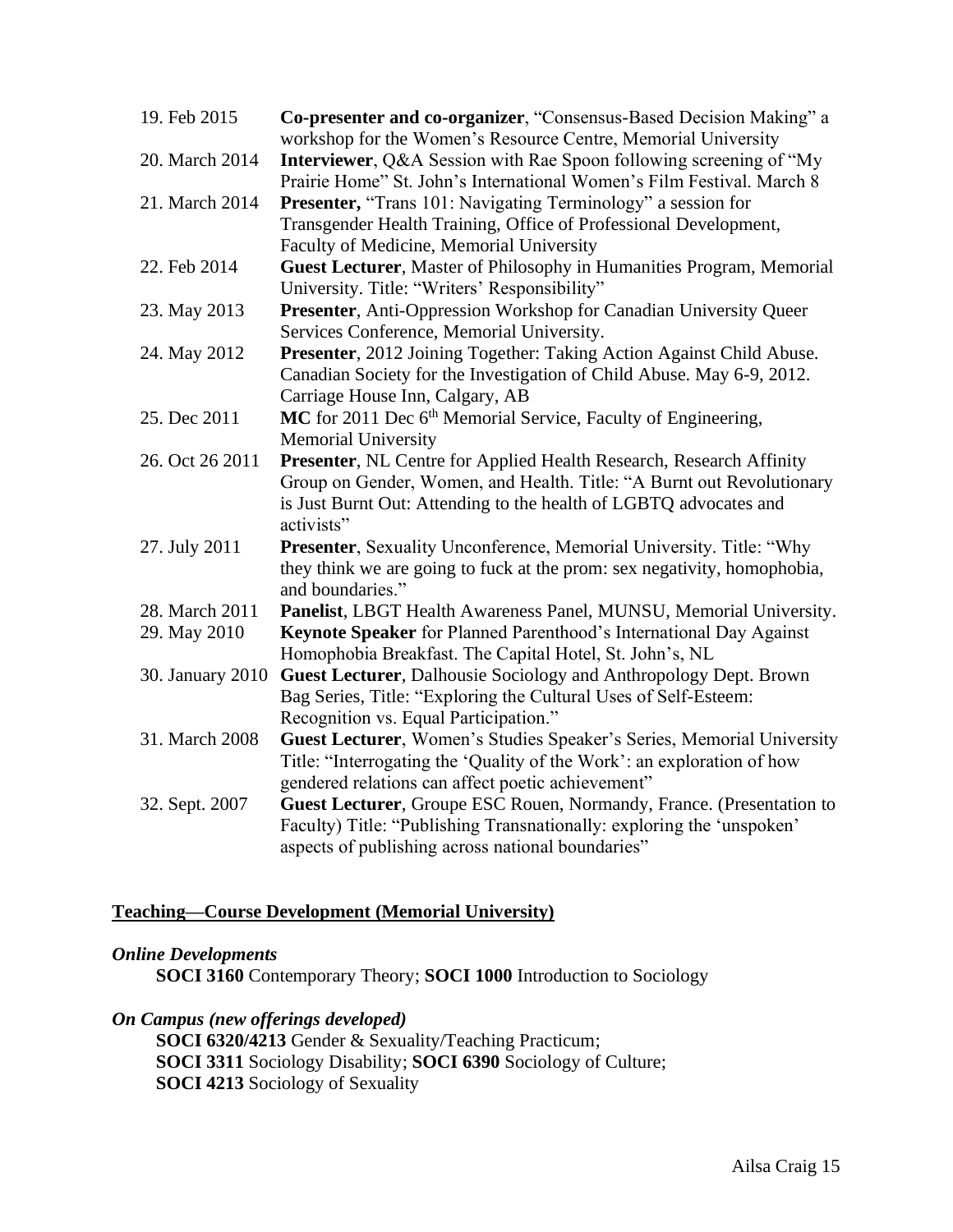#### *On Campus (redevelopments)*

**SOCI 3160** Contemporary Theory; **SOCI 2240** Canadian Culture and Society **SOCI 4150** Advanced Social Theory; **SOCI 6320** Gender and Society; **SOCI 6150** Social Theory

#### **Teaching—Graduate Seminar Courses**

| <b>SOCI 6320</b> | Gender and Society (One offering)     |
|------------------|---------------------------------------|
| <b>SOCI 6390</b> | Sociology of Culture, (Two offerings) |
| <b>SOCI 6150</b> | Social Theory (One Offering)          |

#### **Teaching—Undergraduate Courses**

#### *Memorial University*

| <b>SOCI 3160</b> | Contemporary Theory (Online) Three offerings                         |
|------------------|----------------------------------------------------------------------|
|                  | Contemporary Theory (On Campus) Four offerings                       |
| <b>SOCI 4213</b> | Sociology of Sexuality (On Campus) Ten offerings                     |
| <b>SOCI 1000</b> | <i>Introduction to Sociology</i> (Online), Three offerings           |
| <b>SOCI 3311</b> | Special Topics in Sociology: Sociology of Disability (On Campus) One |
|                  | offering                                                             |
| <b>SOCI 2240</b> | Canadian Culture and Society (On Campus) Six offerings               |
| <b>SOCI 3040</b> | Intro to Methods of Social Research, (Co-taught, On Campus) Two      |
|                  | offerings                                                            |
| <b>SOCI 4150</b> | Advanced Social Theory (On Campus) One offering                      |

#### *Outside Memorial University*

| <b>Fall 2012</b>   | <i>Economics of Culture</i> International Business Program, Groupe ESC |
|--------------------|------------------------------------------------------------------------|
|                    | Rouen.                                                                 |
| <b>Summer 2002</b> | Sexual Diversity in Society, Sociology, New York University            |
| <b>Fall 2002</b>   | Sexual Diversity in Society, Sociology, New York University            |

#### **Post-doctoral Supervision (completed)**

2014-2016 Michael Connors Jackman. "From Dangerous Sexuality to Homonationalism: Changing Attitudes towards Sexual Minorities in St. John's, Newfoundland, 1969–2016" **ISER Postdoctoral Fellowship**

#### **PhD Supervision (completed: 2)**

• Chafe, David. 2017. "Becoming a Musician in St. John's, NL: Narratives of Rock, Traditional and Classical Musicians" *Committee Member*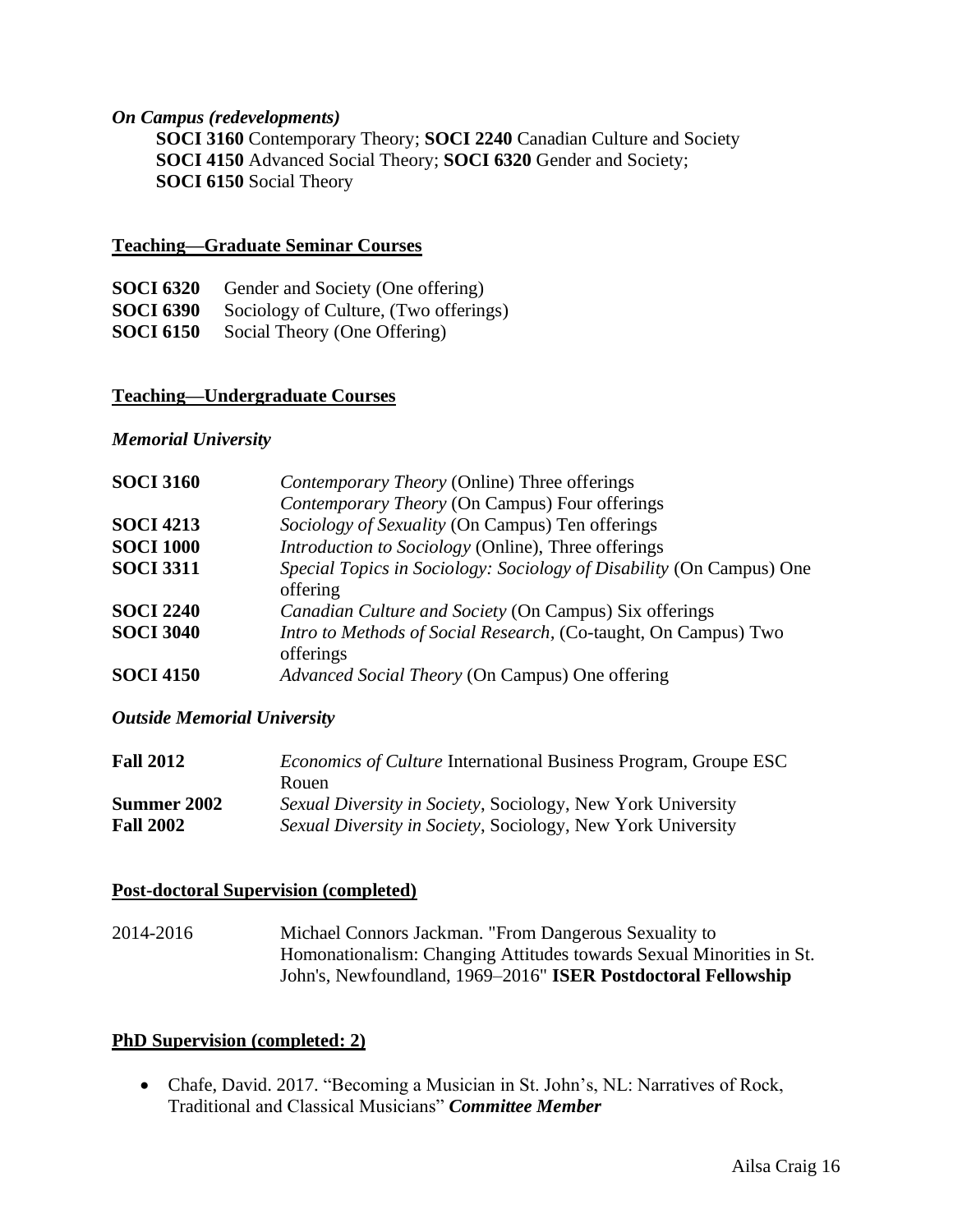- Draisey-Collishaw, Rebecca. 2017. "Curating Canadianness: public service broadcasting, fusion programming, and hierarchies of difference.**"** Dept. of Ethnomusicology, Memorial University. *Committee Member*
	- o Dr. Draisey-Colleshaw has been honoured with a SSHRC post-doctoral award

## **Masters Supervision (completed: 14)**

- 2021 **Nel Santos**. Dept. of Sociology. *Supervisor* Mr. Santos received the Sociology Department's Sociology in the Arts (SITA) Masters Research Paper Prize
- 2020 **Inman, Aly**. Masters of Science in Medicine (Applied Health Services Research), Atlantic Regional Training Centre (collaborative centre of Memorial University, University of New Brunswick, University of Prince Edward Island, Saint Mary's University). *Committee Member*
- 2019 **Van Loggerenberg, Dylan**. Dept. of Sociology. Memorial University. *Supervisor*
- 2018 **McGonigle, Krista**. Dept. of Sociology. Memorial University. *Supervisor*
- 2014 **Leendertse, Nikola**. Dept. of Gender Studies. *Co-supervisor* with Dr. Linda Cullum
- 2012 **Evans, Ian** Dept. of Sociology. Memorial University. *Supervisor*
- 2011 **Snel, Jessica**. Dept. of Sociology. Memorial University. *Supervisor*
- 2011 **Nickerson, Gloria** Dept. of Sociology. Memorial University. *Supervisor*
- 2011 **Nevakshonoff, Mandy**. Dept. of Sociology. Memorial University. *Supervisor*
- 2010 **Samson, Laura**. Dept. of Sociology. Memorial University. *Supervisor*
- 2010 **Winters, Laura**. Dept. of Sociology. Memorial University. *Supervisor*
- 2010 **Gill, Kimberly**. Dept. of Sociology. Memorial University. *Supervisor*
- 2009 **Mercer, Tina**. Dept. of Sociology. Memorial University. *Supervisor*
- 2008 **Henning, Jennifer**. Dept. of Sociology. Memorial University. *Supervisor*

#### **MPhil in the Humanities Tutoring (completed: 3)**

- 2021 Dixon, Andrew. MPhil in the Humanities, Memorial University.
- 2015 Conway, Shannon. MPhil in the Humanities, Memorial University.
- 2010 Morine, Nick. MPhil in the Humanities, Memorial University

## **Honours (BA) Supervision (completed: 2)**

- McGonigle, Krista. Fall 2016. "Status, Role, and Community: Validating the Migration Experiences of All Gays and Lesbians"
- Forsey, Megan Patricia. Winter 2016. "Cyberbullying: Victims, Offenders and Rehabilitation, oh my!"

## **Ongoing Supervision—Ph.D Students (5)**

• **Godbout-Kinney, Keif**. Dept. of Sociology, Memorial University. *Supervisor*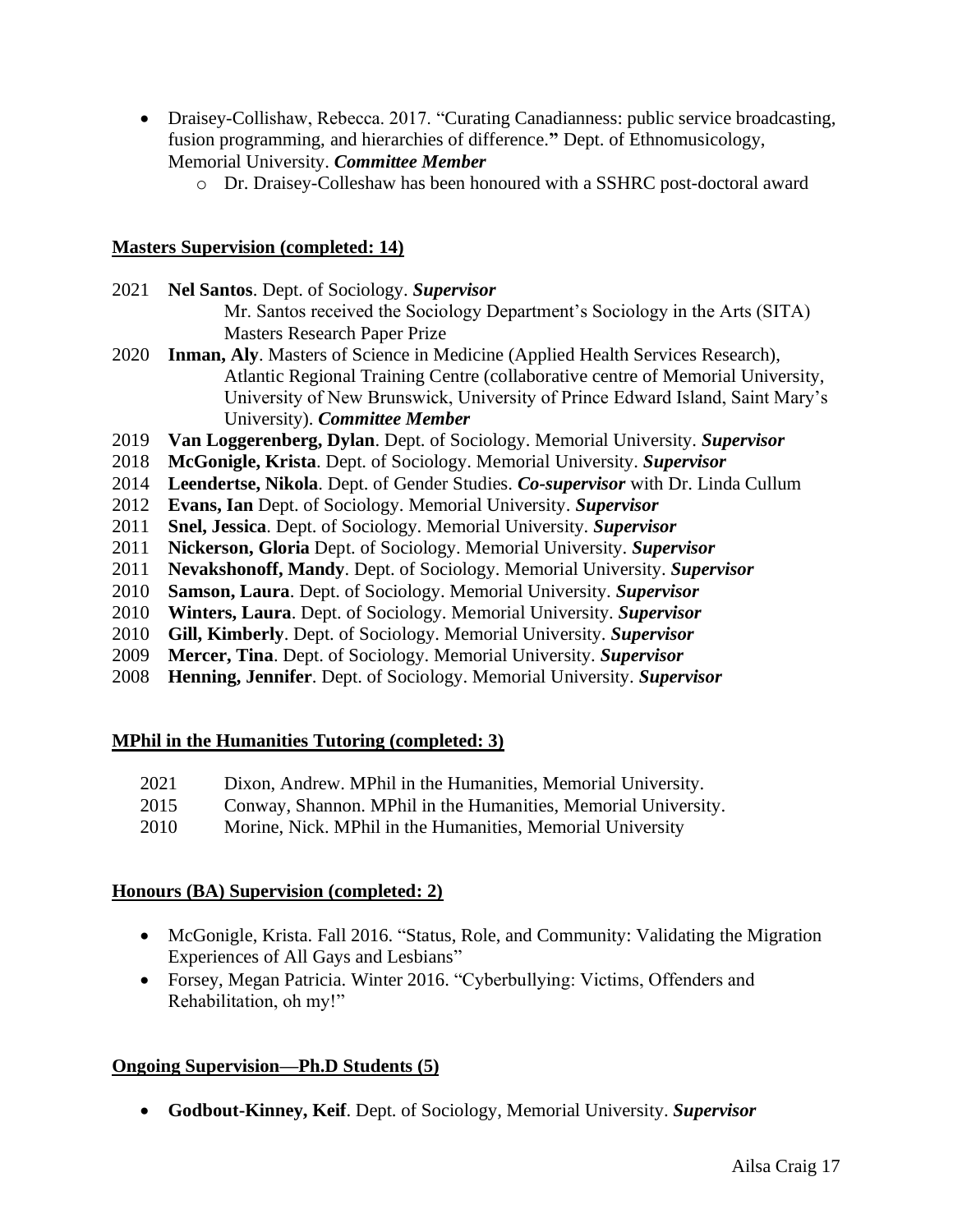- **Morton, Katherine**. Research topic: Dept. of Sociology, Memorial University. *Supervisor*
	- o Ms. Morton has received a 2018 SSHRC Doctoral Scholarship
- **Dixon, Andrew**. Interdisciplinary PhD Program, Memorial University. *Supervisor*
- **Fu, Jian**. Dept of Sociology, Memorial University. *Co-Supervisor*
- **Lau, Po Chun**. Interdisciplinary PhD Program, Memorial University. *Committee Member*

## **Ongoing Supervision—MA Students (2)**

- Fortune, Katie. Dept. of Sociology, Memorial University. *Co-supervisor*
- Casselman, Iris Dawn. (on leave). Dept of Sociology, Memorial University. *Supervisor*

## **Reader/Examiner-PhD (4)**

- Steadman, Jamie. Dept. of Sociology, FHSS, PhD Thesis: "The Effects of Overindebtedness on Personal Relationships" Summer 2017
- Murphy, Terry. Dept. of Sociology, FHSS, PhD Thesis: "The Quest for Contented Sobriety: A dramaturgical analysis of recovery in alcoholics anonymous" Fall 2013.
- Reitmanova, Sylvia. Division of Community Health and Humanities, Faculty of Medicine, PhD Thesis:" 'Disease Breeders Among Us' Canadian Press Coverage of Immigrant Tuberculosis: A critical discourse analysis" Defense Date: August 6, 2010
- Bride, Kate. Faculty of Education, Phd Thesis: "Learning to Love Again"" Loss, Self-Study, Pedagogy and Women's Studies" Defense Date: January 22nd, 2010

#### **Reader/Examiner-MA/Master of Gender Studies (6)**

- Tacit, Sam. (2020) "Joyful Bodies, Joyful Minds: Gender Euphoria among Transgender Adults Living in Canada." Dept. of Gender Studies, Memorial University. *Examiner*
- White, Zaren Healey. (2016) Thesis title: "Surgical Shape-Shifting: Transgender Embodiment in Nina Arsenault's The Silicone Diaries." Dept. of Gender Studies, Memorial University. *Examiner*
- Petrychyn, Jonathan. MPhil in the Humanities (2014) Title: "Failures of Representation: Queer Realism in Contemporary Autobiographical Cinema" Memorial University. *Examiner*
- Tracey, Laurinda. MA (2008) Thesis title: "Violence in the University: The Construction of an Occupational Health and Safety Issue." Dept. of Sociology, Memorial University. *Second Reader*
- Jackman, Michael Connors. MA (2007) Thesis title: "Get Out of the Garden: AIDS, Art, Politics and the Queerness of Identity." Dept. of Anthropology and Archaeology, Memorial University. *Examiner*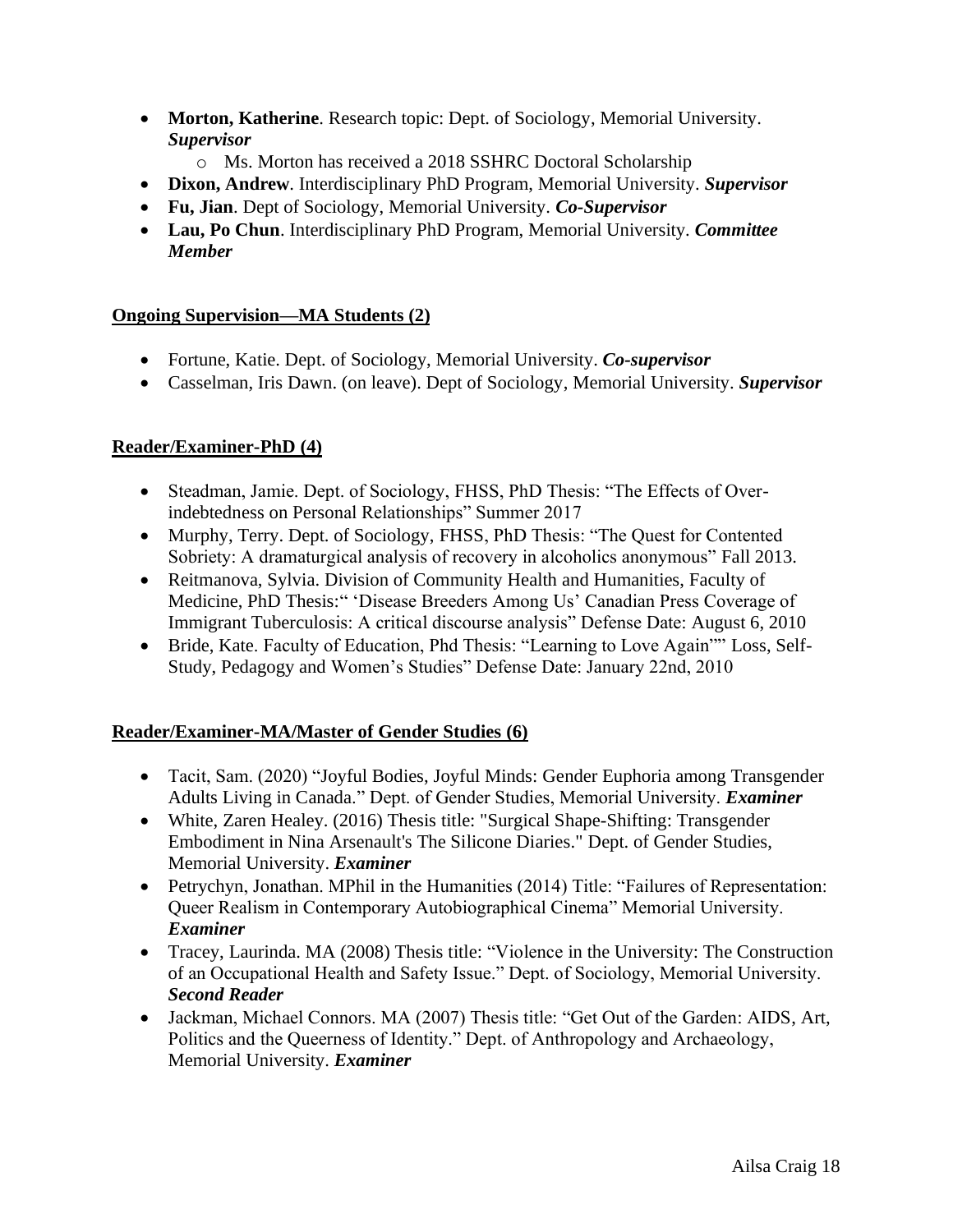• Myers, Shawn. MA. Memorial University (2006) Research Paper title: "Video Game Culture in St. John's, Newfoundland: Probing the Pixels." Dept. of Sociology, Memorial University. *Second Reader*

## **Other Graduate Student Advisory, Chair, and Review Work**

- Chair, PhD Examination Committee for Shamus MacDonald, Dept. of Folklore, SGS, Memorial University. Dissertation title: "Dh 'fheumadh iad ait' a dheanamh: They would have to make a place": Land and Belonging in Gaelic Nova Scotia. (Winter 2018)
- Derraugh, Lesley. Gender Studies. Reviewer of Masters Thesis proposal, Fall 2015
- Supervised Jennifer Henning for Graduate Program in Teaching, Winter 2009
- Supervised Sheri Manual for Graduate Program in Teaching, Winter 2008

## **Media**

- Interviewed for CBC Radio "St. John's Morning Show" about LGBTO aging in NL research report, which was then also quoted in CBC News Article [https://www.cbc.ca/news/canada/newfoundland-labrador/quadrangle-report-lgbtq](https://www.cbc.ca/news/canada/newfoundland-labrador/quadrangle-report-lgbtq-seniors-1.6208934)[seniors-1.6208934](https://www.cbc.ca/news/canada/newfoundland-labrador/quadrangle-report-lgbtq-seniors-1.6208934) October 13, 2021
- Interviewed for CBC New on Trans Day of Remembrance [https://www.cbc.ca/news/canada/newfoundland-labrador/trans-day-remembrance-nl-](https://www.cbc.ca/news/canada/newfoundland-labrador/trans-day-remembrance-nl-1.5809647)[1.5809647](https://www.cbc.ca/news/canada/newfoundland-labrador/trans-day-remembrance-nl-1.5809647) Nov 20, 2020
- Interviewed for CBC Radio "St. John's Morning Show" about achieving charitable status for Quadrangle NL, which was then also quoted in CBC News Article [https://www.cbc.ca/news/canada/newfoundland-labrador/quadrangle-charity-status-](https://www.cbc.ca/news/canada/newfoundland-labrador/quadrangle-charity-status-1.5414797)[1.5414797](https://www.cbc.ca/news/canada/newfoundland-labrador/quadrangle-charity-status-1.5414797) January 5, 2020
- Interviewed on students being pulled from LGBTQ presentation in Middle Arm, NL for CBC "Here and Now" May 16, 2018
- Interviewed on Orlando shooting at the Pulse nightclub for CBC Radio On the Go: [http://www.cbc.ca/news/canada/newfoundland-labrador/newfoundland-academic](http://www.cbc.ca/news/canada/newfoundland-labrador/newfoundland-academic-reaction-lgbt-gay-nightclub-attack-1.3634710)[reaction-lgbt-gay-nightclub-attack-1.3634710](http://www.cbc.ca/news/canada/newfoundland-labrador/newfoundland-academic-reaction-lgbt-gay-nightclub-attack-1.3634710) June 15, 2016
- Interviewed on Quadrangle LGBTQ Community Centre initiative for CBC news: [http://www.cbc.ca/news/canada/newfoundland-labrador/group-pushing-for-province-s-](http://www.cbc.ca/news/canada/newfoundland-labrador/group-pushing-for-province-s-1st-lgbtq-community-centre-1.3108555)[1st-lgbtq-community-centre-1.3108555](http://www.cbc.ca/news/canada/newfoundland-labrador/group-pushing-for-province-s-1st-lgbtq-community-centre-1.3108555) June 10, 2015
- Interviewed about gay sport celebrities on CBC Radio One West Coast Morning Show March 10, 2011
- Interviewed about the desire to marry for National Post, June 4, 2010.
- Interviewed about the desire to marry for Globe and Mail, June 4, 2010.
- Interviewed about the desire to marry for "On the Go" CBC Radio One 640AM June 10, 2010
- Interviewed about the desire to marry on The Gary Doyle Show 570News June 8, 2010. [http://www.570news.com/listen/listenplayer/64041--1-05pm-is-marriage-an-out-dated](http://www.570news.com/listen/listenplayer/64041--1-05pm-is-marriage-an-out-dated-institution)[institution](http://www.570news.com/listen/listenplayer/64041--1-05pm-is-marriage-an-out-dated-institution)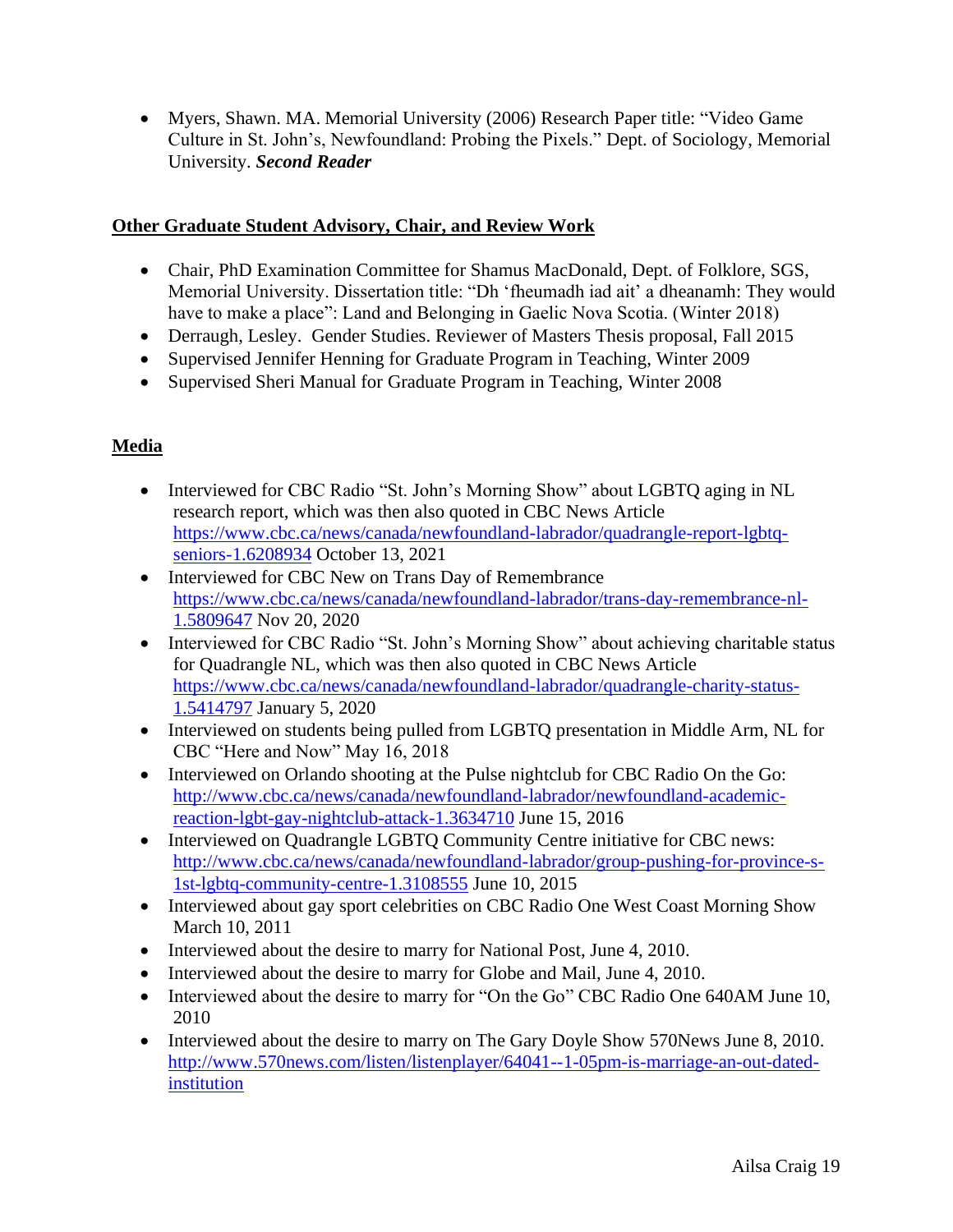- Interviewed about the desire to marry on The John Gormley Live Show CKOM June 7, 2010.<http://www.newstalk980.com/shows/john-gormley/ondemand> (June 7th, Hour 4 podcast).
- Profiled by Jenn Farrell in *Blush* magazine Issue 3, Winter 2010.
- Interviewed for *The Scope* on Newfoundlanders tendency to google sex related terms more often than those in other provinces. March 2009. [\(http://thescope.ca/2009/03/26/i%E2%80%99m-feeling-lucky\)](http://thescope.ca/2009/03/26/i%E2%80%99m-feeling-lucky)
- Interview with NTV Evening News Hour for feature on people who are transgender, March 19, 2008.
- Participated in Studio 1024 podcast wishing MUN students happy holidays for the winter break (December 2008)
- Interview with NTV Evening News Hour on responses to sexual assaults in St. John's, October 3, 2007
- Interview with CBC Radio One, The St. John's Morning Show, with Jeff Gilhooly, on responses to sexual assaults in St. John's, October 3, 2007
- Interview with The Scope: St. John's Arts and Entertainment Newspaper, "...Why Pride? …Why not?" July 2007
- Interview with CBC News on sexual assault of a woman in her home in St. John's, July 18, 2007
- Interview, The Gazette, "Seminar Course Explores Sexuality and Society" July 19, 2007
- Interview, The Gazette, Feature Article on 'Facebook', June 28, 2007
- Interview, The Gazette, New Faculty Profile, July 20, 2006
- Interviewed on Weekend America (American Public Media—radio) on poets' practices of commitment for National Poetry Month, April 2006 (http://weekendamerica.publicradio.org/programs/index\_20060429.html)
- Interviewed for *Quill and Quire* on trajectory of poetry careers, March 2006

## **Professional Development**

- Senior University Administrators Course (SUAC) 2021-2022, Centre for Higher Education Research and Development (CHERD), October 21-May 22, Ten half-day sessions. University of Manitoba. Online
- "Indigenous Cultural Diversity Training" First Light, St. John's, NL. February 9 2022
- "Understanding University Budgets" Memorial University Academic Leadership Development Program, February 7, 2022
- "Strategic Planning" Memorial University Academic Leadership Development Program. November 23, 2021 and December 6 2021
- Senior Women Academic Administrators conference SWAAC 2021: Building Trust and Earning Trust, McGill University. Online. (May 13-14 2021).
- Association for Atlantic Universities (AAU) Institutional Award Recipient's Retreat. Dalhousie University, Truro, NS (October 19, 2018)
- "Introduction to Workplace Alternative Dispute Resolution" (day-long seminar) Gardiner Centre, Faculty of Business Administration, Memorial University. May 14, 2018
- American Sociological Association Teaching and Learning Section's Pre-conference Workshop "Thinking Matters: Critical thinking, active listening, and evidence-based writing" August 11, 2017, Montreal PQ